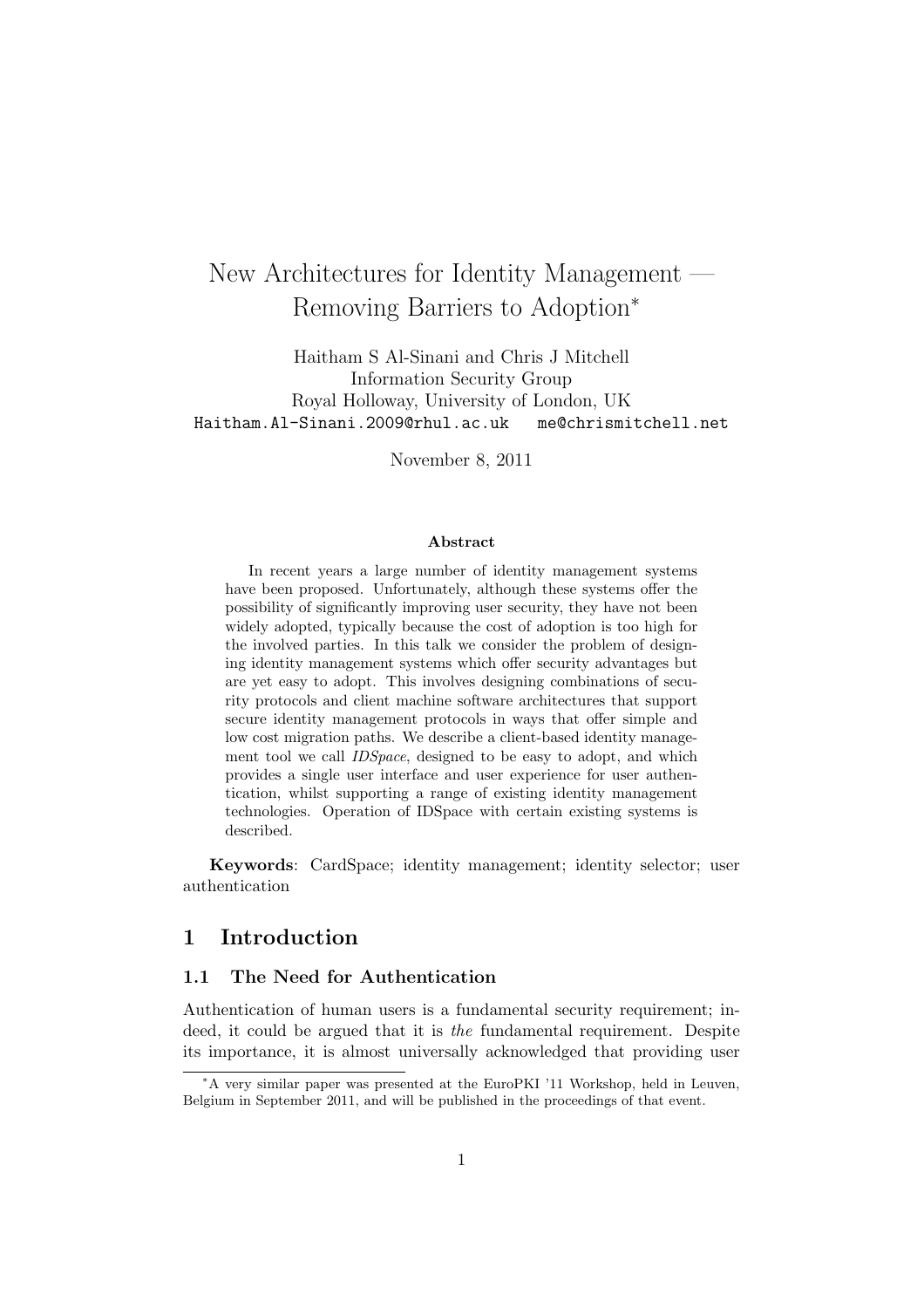authentication remains a huge practical problem. In practice, as many observers have noted (see, for example, Herley et al. [15]), we are still using passwords almost universally. Again as widely acknowledged, the use of passwords has many shortcomings, not least because users today have so many Internet relationships, all requiring authentication. In such a context, password re-use and use of weak passwords are almost inevitable.

A common approach to addressing this problem is to propose yet another new way of achieving user authentication, possibly involving a Public Key Infrastructure (PKI) [1]. However, there are already many good technological solutions. Perhaps the real problem is the insufficiently broad adoption of the solutions we already have. If so, this is partly a business and sociological issue, but perhaps it is also a problem which requires new technical thinking.

It is easy for those of us providing technological solutions to claim that this is not our problem. We provide the technology, and the business and commercial world should just get on with adopting it. However, real life is not so simple. We in the academic world should be thinking about how to devise technological solutions which are easier to adopt. As always, key issues for easy adoption are transparency, ease of use, and backward compatibility, and these factors have played a large part in the design of the system we describe here.

#### 1.2 Identity Management

Identity (ID) management systems [8, 9, 28, 29] have been designed to simplify user authentication. An ID management system enables an Identity Provider (IdP) to support authentication of a User (and assertion of user attributes) to a Service Provider (SP). Recent years have seen the emergence of a wide range of such systems, including OpenID  $[24, 26]$ , Liberty<sup>1</sup>  $[25]$ , Shibboleth [17, 18], CardSpace [10, 22] and OAuth [16]. Each system has its own set of protocols governing communications between the main parties. As well as its own protocols, each system may also have a unique supporting infrastructure, including public key certificates, shared keys, passwords, etc. Some systems have gained a limited amount of traction recently, e.g. the use of OpenID in some sectors and Facebook's adoption of OAuth (Facebook Connect). However, the systems that have been most widely used also possess the most significant security issues (e.g. phishing vulnerabilities), and no system has broad penetration into the user community.

Many ID management systems are susceptible to phishing attacks, in which a malicious (or fake) SP redirects a user browser to a fake IdP. The user then reveals to the fake IdP secrets that are shared with a genuine IdP.

<sup>1</sup>The Liberty Alliance specifications have been input to the Kantara Initiative (http: //kantarainitiative.org/)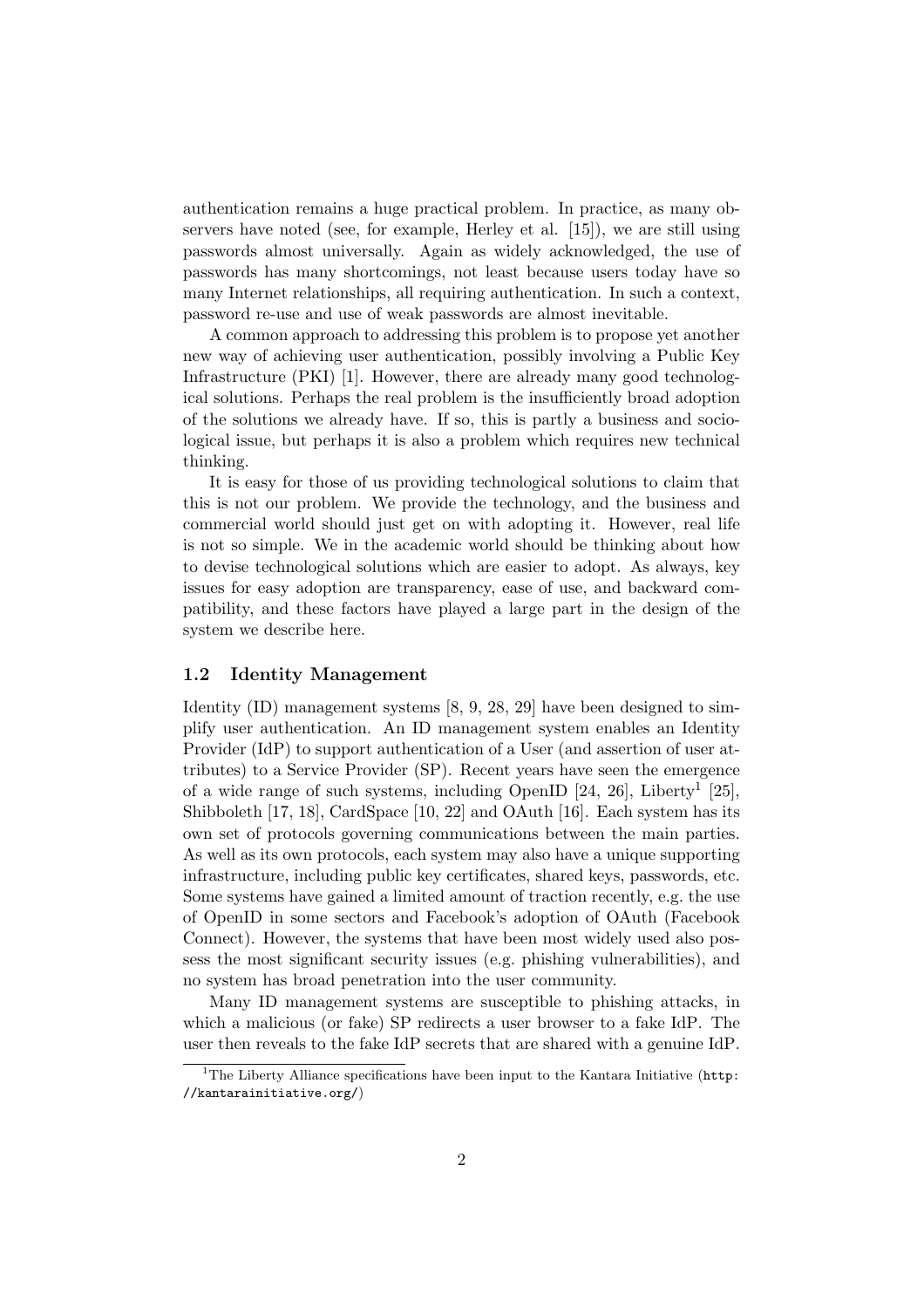This arises because, in the absence of a system-aware client agent, schemes rely on browser redirects.

A further problem faced by an end user is that the user experience of every ID management system is different. It is widely acknowledged that users fail to make good security decisions, even when confronted with relatively simple decisions [19]. The lack of consistency is likely to make the situation much worse, with users simply not understanding the complex privacy- and security-relevant decisions that they are being asked to make.

Finally, when using third party IdPs which provide assertions about user attributes, there is a danger that a user will damage their privacy by revealing attributes unintentionally to an SP. This is a particular threat when using systems like OAuth (e.g. as instantiated by Facebook Connect). In general, getting privacy settings right is highly non-trivial.

### 1.3 A New Approach

It is tempting to try to devise another new scheme which has the practical advantages of OAuth and OpenID, but yet provides robust protection against phishing and privacy loss. That is, we might wish to devise a clientbased scheme with the user convenience of other systems, but which somehow avoids the fate of CardSpace<sup>2</sup>. However, it seems that a new solution is highly unlikely to succeed when others have failed (especially given that systems such as CardSpace have had the support of a large corporation and incorporate very attractive features). Moreover, a new system is likely to create yet another different user experience, increasing the likelihood of serious mistakes by end users. This suggests that devising yet another new system may not be the right approach.

The goal of this paper is to propose a new approach to the user authentication problem. It does not involve proposing any new protocols or infrastructures. The goal is to try to make it easier to use existing systems, and also to make their use more secure (including resistance to phishing) and privacy-enhancing (not least through the provision of a consistent user interface and an explicit user consent procedure).

The scheme we propose involves a client-based user agent. This is a single tool which supports a wide range of ID management systems yet provides a single interface to the user. The consistent user interface should maximise user understanding of what is happening and thereby reduce the risk of errors and increase user confidence. It also avoids the need for passive browser redirects, hence mitigating phishing attacks.

<sup>2</sup>Despite its adoption as an OASIS standard [23], in early 2011 Microsoft made a statement (http://blogs.msdn.com/b/card/archive/2011/02/15/beyond-windows-cardspace.aspx) implying that the project will not be pursued further.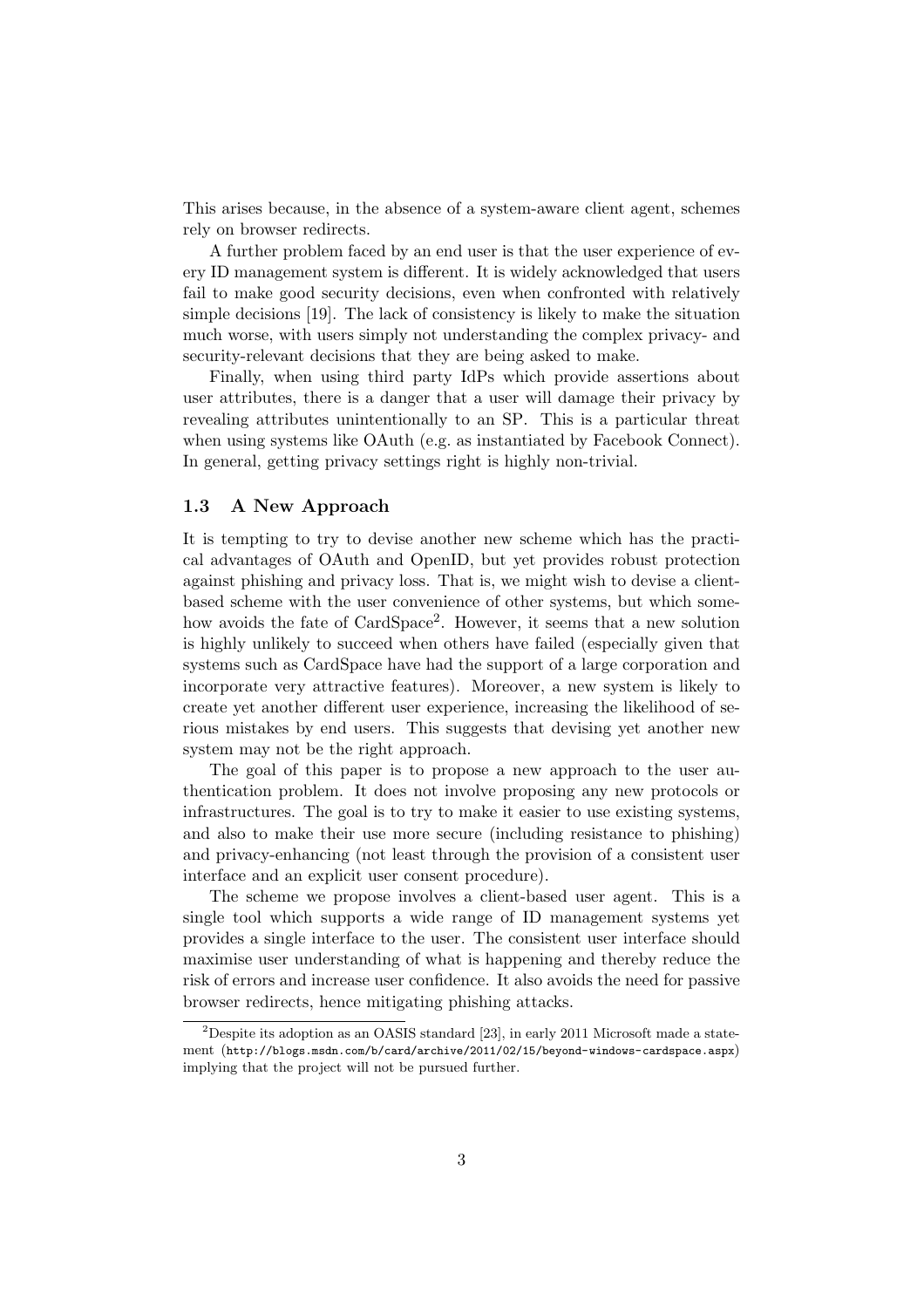#### 1.4 CardSpace

One motivation for the novel scheme arises from consideration of CardSpace (and related schemes such as Higgins (www.eclipse.org/higgins). Before proceeding we thus need to briefly describe CardSpace.

CardSpace acts as a client-based agent, and provides a consistent cardbased user interface known as the Identity Selector. That is, sets of user credentials (relationships with IdPs) are represented to users as cards. CardSpace also defines a set of protocols for interactions between IdPs, Clients (user machines) and SPs. The user, interacting with a browser via the identity selector, may have identities issued by one or more IdPs. Each identity is represented by an InfoCard held by the identity selector, and this InfoCard is the means by which the user interacts with the identity selector to choose which identity to use. Each IdP runs a Security Token Service (STS), to generate security tokens. A Self-issued Identity Provider running on the client platform is also provided to allow use of self-issued tokens.

Before issuing a token, an IdP will typically need to authenticate the user. This user authentication takes place via the local CardSpace software. There are two key advantages of such an approach: it provides a consistent user experience, and it helps to limit the possibility of phishing attacks.

The user interface of CardSpace and the underlying communications protocols are not inherently tied together. It is thus possible in principle to keep the simple/intuitive user interface, and use it as the front end for a tool which manages user credentials in a consistent way regardless of the underlying ID management system. Credential sets can then identify with which ID management system (or systems) they should be used. For example, each credential set could be stored as a self-describing XML document. Indeed, these credential sets could include username/password pairs. This series of observations provides the basis for the IDSpace scheme, which we describe next.

#### 1.5 Organisation

The remainder of the paper is organised as follows. Section 2 presents a high-level description of IDSpace; this is followed in section 3 by a specification of its architecture. Section 4 discusses a number of key functions that an IDSpace-conformant system must provide. The detailed operation of IDSpace is given in Section 5. Section 6 describes instantiations of the IDSpace architecture when operating with specific examples of existing ID management systems. Finally, section 7 highlights possible future research directions.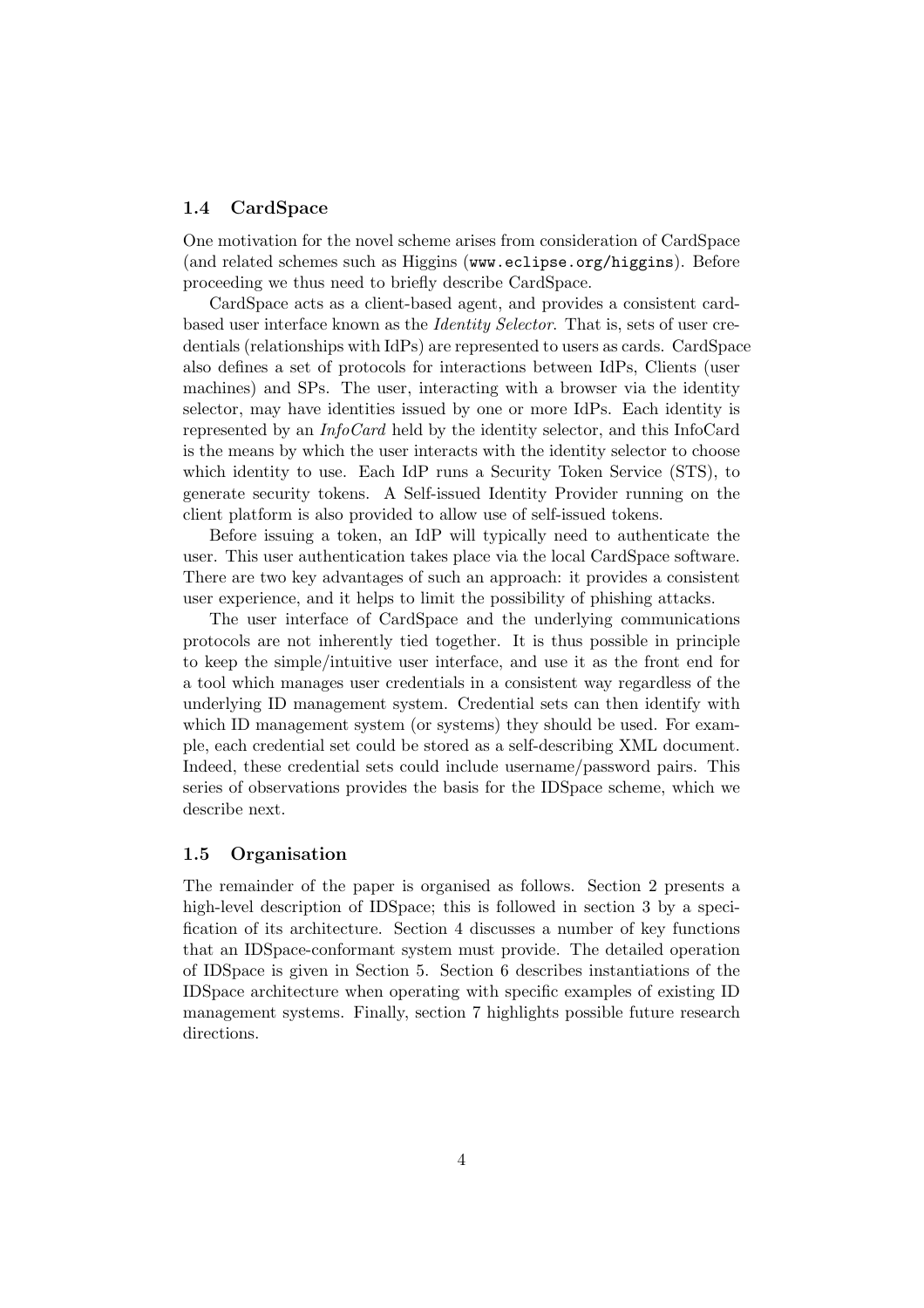# 2 IDSpace

We now describe IDSpace, the name of which pays homage to CardSpace. IDSpace is an architecture for a client-based ID management tool that operates in conjunction with a client web browser. A tool conforming to the architecture provides a user-intuitive and consistent means of managing a wide range of types of digital identities and credentials for user web activities. The IDSpace architecture is designed to support all existing ID management protocols, and can be used to replace existing ID management client software, including the CardSpace  $[10, 22]$ , and Higgins<sup>3</sup> clients, Liberty-enabled client software [21], and client-based password managers.

It is important to observe that IDSpace is not an ID management system, at least in the normal sense of the term. Instead it is an architecture for a client system which enables the use of a multiplicity of ID management protocols with maximal transparency to the user (avoiding the need to install multiple ID management clients). The IDSpace architecture is designed so that conformant tools are able to work with all existing Internet SPs and IdPs without any changes to their current operation. That is, the system is transparent to all third parties.

The IDSpace architecture is designed to be platform-independent, and a prototype implementation is being developed (a partial Windows-based prototype is already operational). Implementations should be capable of being deployed on Windows, Unix, Mac, and smart phone-based platforms with minimal changes. Key parts of the system can be instantiated as browser add-ons, e.g. written in  $C++$  and/or JavaScript, thereby maximising portability.

As with any ID management tool, the primary purpose is to enable an end user to access a protected resource. Once installed on a user device, IDSpace will execute whenever a user wishes to access a protected service using a web browser. It allows the user to select a particular ID management system from amongst those supported by the SP. It also allows the user to choose which set of credentials is to be used with this SP, where the network interactions with the SP and IdP will conform to the chosen ID management system.

An IDSpace system interacts with the user via a key component known as the Card Selector. This provides a visual representation of user credential sets in the form of 'virtual cards', referred to here as credential cards  $(c\text{Cards})$ . The operation of this component is motivated by the CardSpace's identity selector (whose virtual cards are known as InfoCards or iCards). Higgins, which originated as an open source implementation of a CardSpacelike system, also uses the term InfoCards.

A cCard can represent any of a wide range of types of user credential,

 $^3$ http://www.eclipse.org/higgins/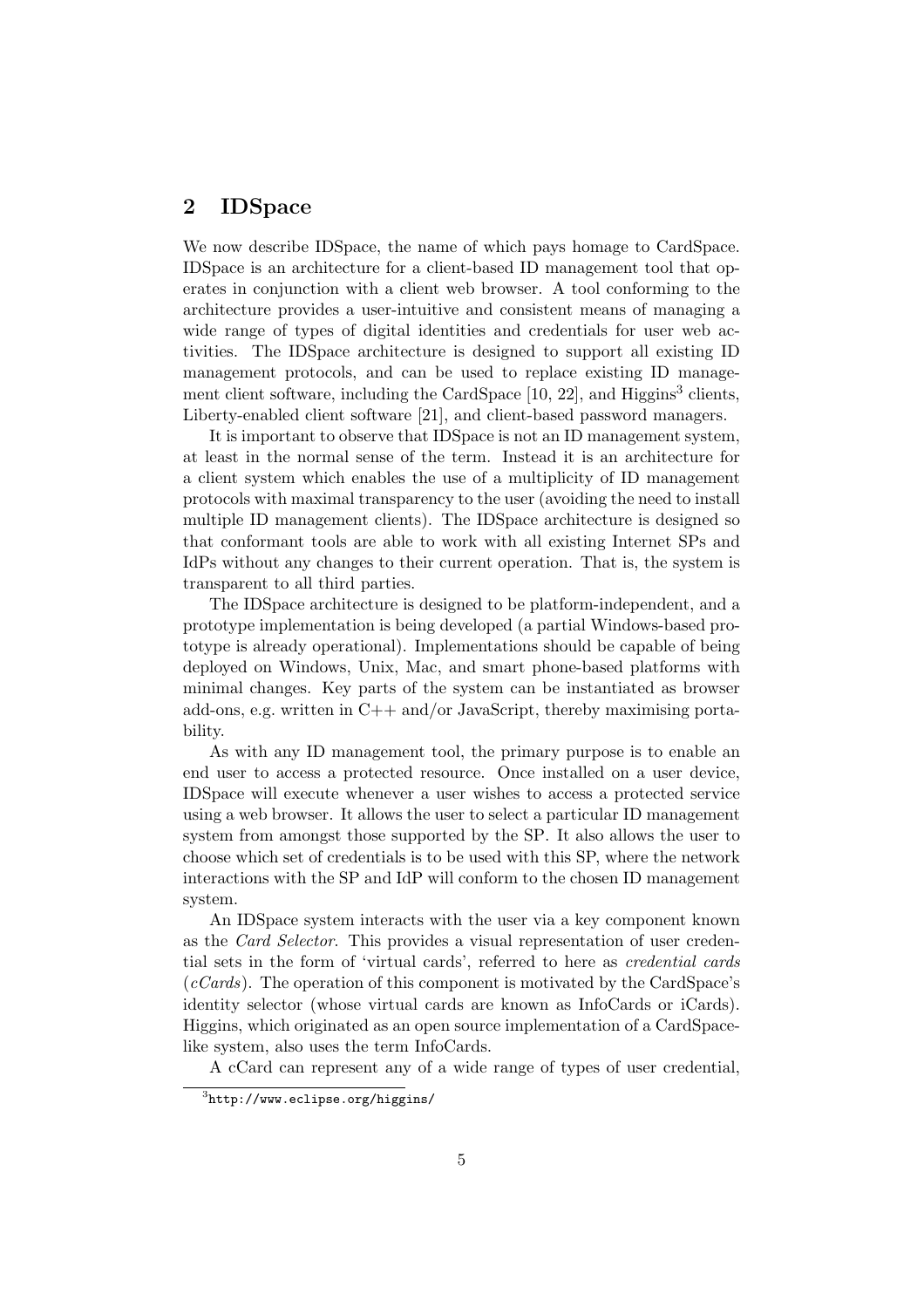including:

- ready-to-use credential tokens including 'password manager' tokens containing a username/password pair, referred to as local cCards; and
- a pointer to a remote, credential-issuing party (an IdP), referred to as remote cCards.

Whilst IDSpace has a similar user interface to CardSpace and Higgins, it is also important to note certain fundamental differences. Both CardSpace and Higgins support just one set of protocols for web interactions between the user platform and third party systems. If future versions of these systems support additional protocols, then this will require corresponding modifications to SPs and/or IdPs. IDSpace, by contrast, is designed to work with almost any conceivable ID management protocol suite, and its adoption does not require any changes to third party systems (including IdPs and SPs).

IDSpace is made up of a set of self-contained components interacting with each other in a pre-defined way, thus enabling modular implementation. Such an architectural design enables new ID management protocols to be supported in a simple way by adding new software modules to an existing implementation.

# 3 High-level Architecture

#### 3.1 Context of Use

As stated above, IDSpace provides a user-intuitive means for managing digital identities and credentials for user web activities, consistent across underlying ID management systems. The intended context of use is shown in Figure 1.

The parties involved, as shown in the figure, include the following.

- 1. The user interacts with a user platform or hardware platform (e.g. a PC or mobile device) in order to access services provided across the Internet. This user platform is equipped with an *operating system* (OS) on which applications execute.
- 2. The IdP provides identity services to the user. This typically involves issuing a user-specific identity token for consumption by an SP (where, although the token is intended for use by a specific user, the user's identity will not necessarily be revealed to the SP). This token will provide the SP with assurance regarding certain attributes of the user, e.g. the user identity. The IdP is located either remotely or locally on the user platform; in the latter case the IdP is referred to as a local identity provider (LIP). Examples of possible IdPs include Facebook and Google.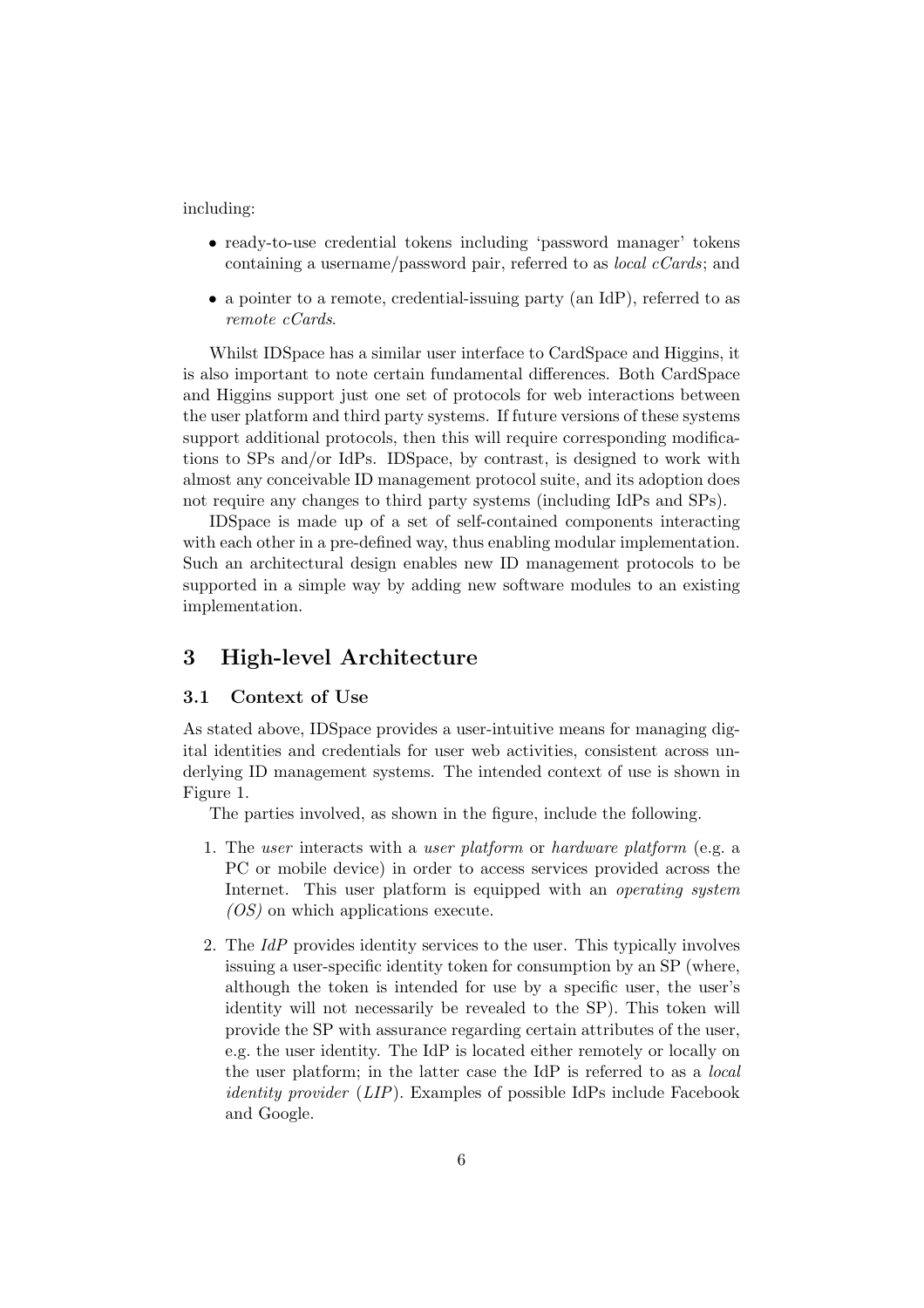

Figure 1: IDSpace Context

- 3. The SP provides services which the user wishes to access. In order to allow the user to access a protected resource, the SP will wish to be provided with verifiable statements regarding certain attributes of the user. This is typically achieved by supplying the SP with a userspecific credential or identity token issued by a local or remote IdP. (In some contexts the SP is known as a *relying party (RP)*). Examples of possible SPs include YouTube, Amazon, Facebook and Google (some parties may act as both IdPs and SPs).
- 4. The user agent (UA) is a software component employed by a user to manage interactions between the user/user platform and remote entities (IdPs and SPs). This will typically be instantiated as a web browser, such as Internet Explorer or Firefox; indeed, for the sake of simplicity, in some subsequent discussions we refer to a web browser rather than a UA. The UA processes protocol messages on behalf of the user, and prompts the user to make decisions, provide secrets, etc.
- 5. The IDSpace client software, implementing part of the IDSpace architecture, interacts with the user via a graphical user interface (GUI). This GUI allows the user to select a particular credential set (represented as a cCard) for use in a specific transaction with an SP. The application also interacts with a web browser, and, where necessary, with remote entities.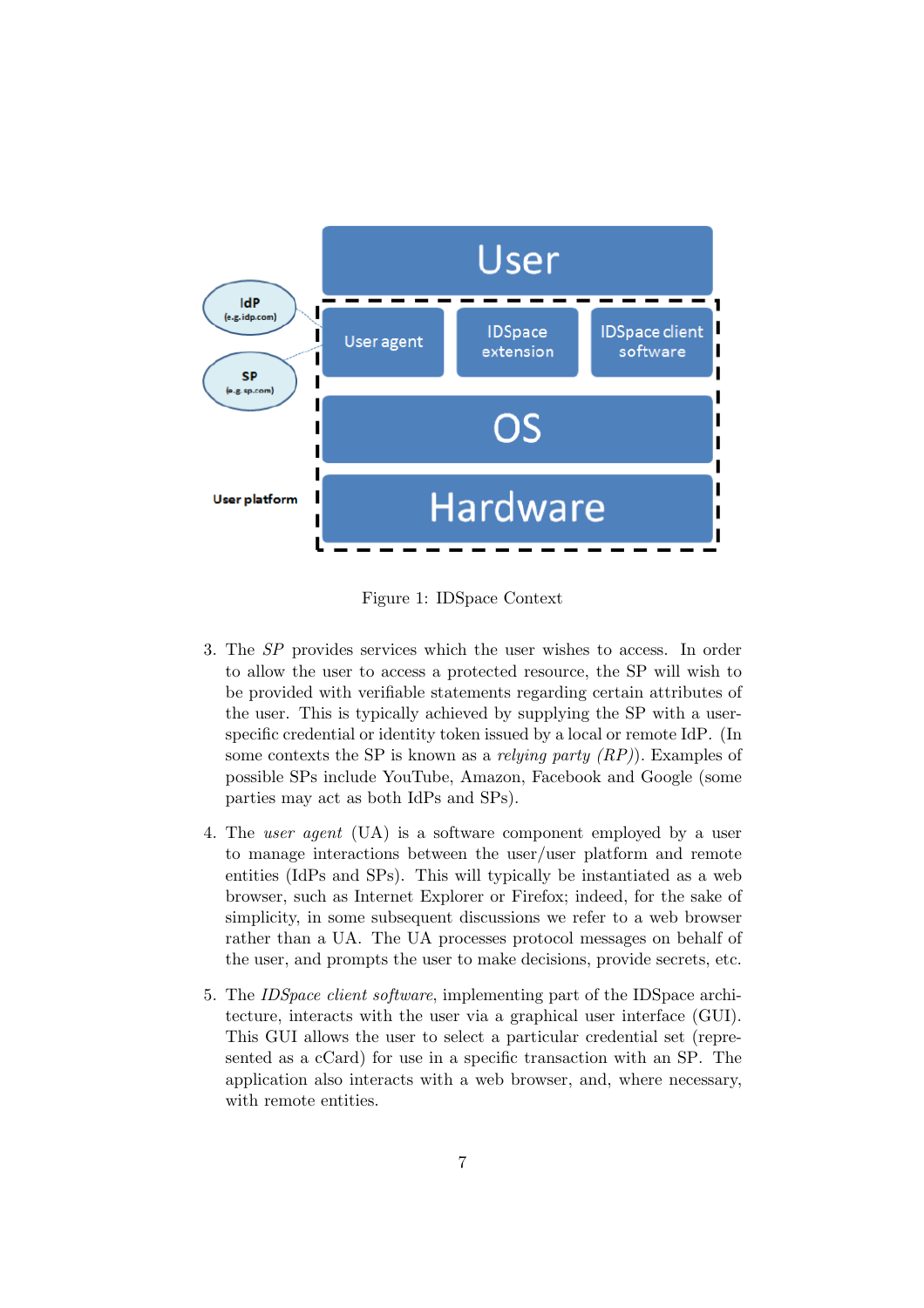6. The IDSpace extension (or the IDSpace browser extension), implementing part of the IDSpace architecture, supplements the functionality of the UA. It is made up of a set of modules performing specific tasks, e.g. scanning a webpage for a username-password login form. The IDSpace extension exchanges data with the client software via the browser, and, where necessary, interacts with the user.

# 3.2 IDSpace Components

Figure 2 shows the relationships between the main components of IDSpace, including the primary information flows. The dotted line shows the limits of the browser extension. Note that, although shown as part of the browser extension, the Activator could also be implemented as an independent component. This is because, in certain ID management systems e.g. CardSpace, the SP webpage must implement certain X/HTML tags to enable this component to perform its task (see below). However, it is also possible for a browser extension to add such tags.

The remaining components, apart from the 'web browser' and 'remote IdP', represent the IDSpace *client software*. Note that the boxes marked 'Other ...' refer to other IDSpace components, which, although covered in the text, are not shown in the figure.



Figure 2: IDSpace Components

The two primary elements of the IDSpace architecture, i.e. the IDSpace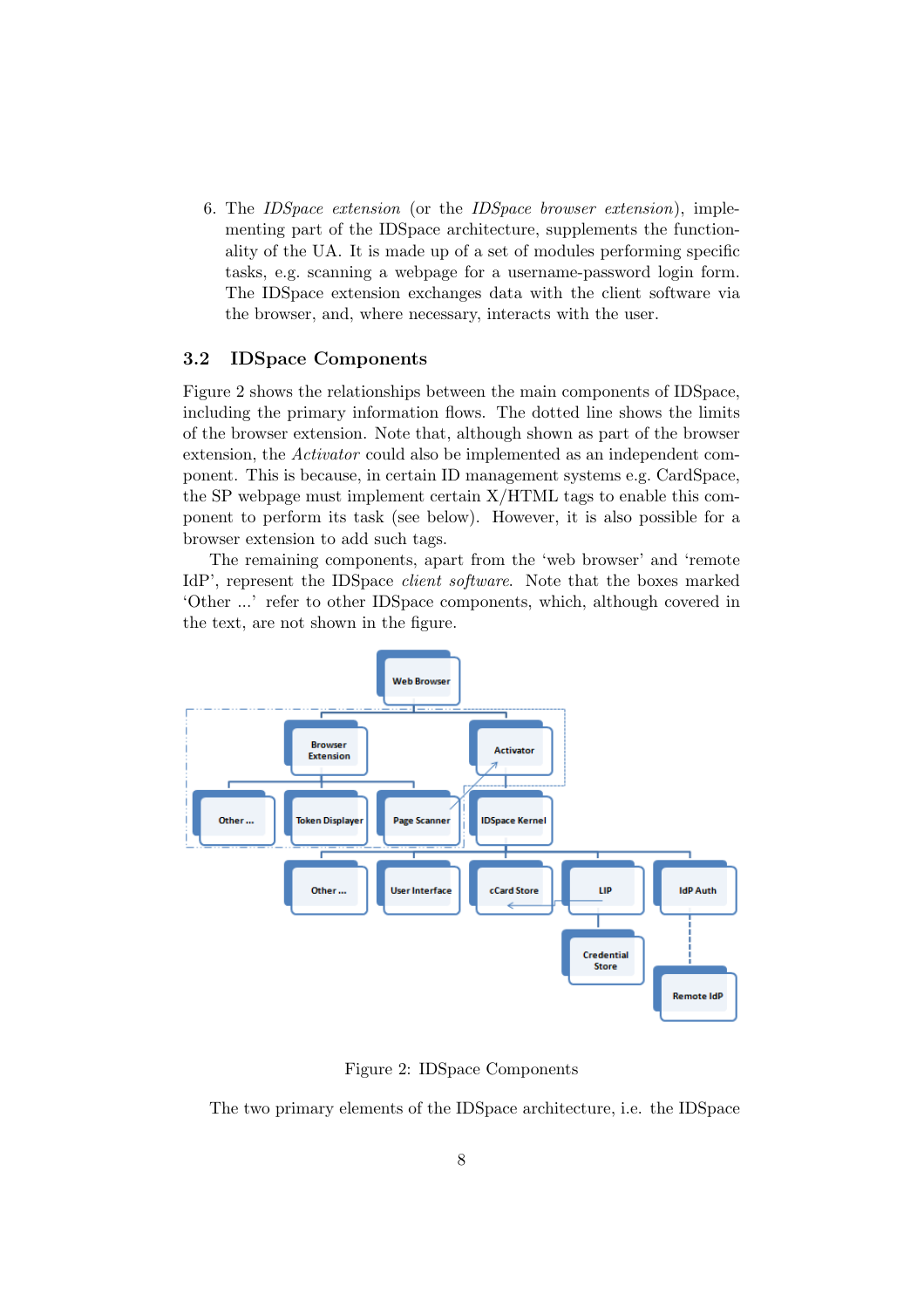client software and the IDSpace extension (as introduced in section 3.1), are now discussed in greater detail.

#### 3.2.1 Client Software

The client software, a stand-alone application, is made up of the following components.

- cCards A cCard is a (relatively non-sensitive) XML document corresponding to a set of user credentials (or, more generally, to a set of user private information). A cCard indicates the types of personal information in the set, and also the type (or types) of ID management system with which the cCard can be used. However, it does not contain the personal information itself. cCards can be local, in which case they are generated by the LIP, or remote, in which case they are generated by a remote IdP.
- cCard Store This is a protected local store for cCards. The nature of the protection provided for stored cCards will depend on the implementation environment. For example, protection could involve the use of cryptography, physical protection and/or logical protection (as provided by the OS).
- Credential Store This is a protected local store for sensitive data, such as personal information, certificates, user passwords, etc., associated with local cCards. It is used by the LIP. Note that, in practice, the Credential Store and the cCard Store could be combined. As is the case for the cCard store, the nature of the protection provided will be implementation-dependent, and could involve the use of cryptography, physical protection and/or logical protection.
- Settings Store This is a local store for (relatively) non-sensitive data such as system state, system/user settings, user preferences, etc.
- IDSpace Kernel This is the central component of IDSpace. It runs locally on the user platform, handling communications with and between other components of IDSpace. In particular, it performs the following functions.
	- $\bullet$  It receives and processes the security policy provided by the  $Ac$ tivator.
	- It retrieves the cCards from the *cCard Store*, and checks which of them meet the requirements of the SP's security policy.
	- It invokes the IDSpace *User Interface* in a private desktop window, and displays the cCards that meet the SP's policy requirements.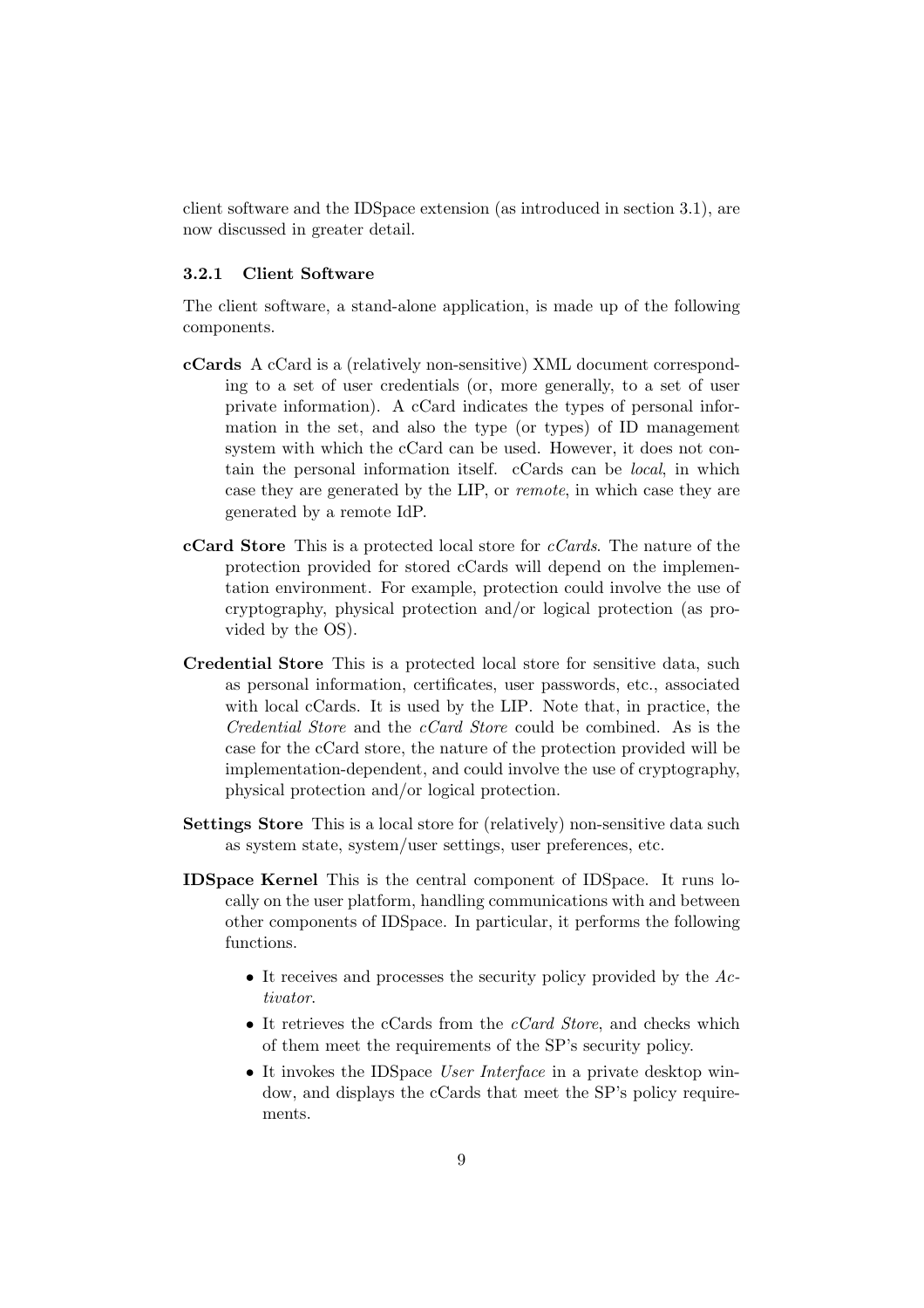- If a remote cCard is chosen, it retrieves the security policy of the relevant remote IdP by initiating a connection with it.
- It communicates with the user-selected IdP (either a remote IdP or the LIP) to obtain an identity token, where necessary using the IdP Auth component.
- User Interface This component, which incorporates the IDSpace Card Selector, is the main means by which an end user interacts with the IDSpace client software. Its tasks include the following.
	- It displays the identity of the SP website to the user, and indicates whether the website has been visited previously. If the website is being visited for the first time then it allows the user to either continue or terminate.
	- It displays the available cCards (it might display all the cards and highlight those that meet the SP site policy, or it might only display those meeting the policy). Note that the cCards are displayed in the Card Selector.
	- It allows the user to review the contents of a cCard.
	- It allows the user to generate and modify 'local' cCards (as opposed to 'remote' cCards generated by remote IdPs) — in doing so it provides an interface to some of the functions of the LIP.
	- It allows the user to import a cCard provided by a remote IdP.
	- It asks a user for explicit consent before providing potentially sensitive information to an SP.
	- It allows the user to set preferences for future operation of the system. These preferences are stored in the Settings Store.
- LIP This provides the functionality of an IdP, but is resident on the user platform. Like any IdP, the LIP can generate identity tokens. These tokens can be retrieved by the IDSpace Kernel. The LIP stores userattribute values and other sensitive user data in the Credential Store.
- IdP Auth This authenticates the user to a remote IdP, if a remote cCard is selected. It uses the User Interface to prompt the user to enter the required credentials, e.g. username and password, and then submits them to the IdP. By doing so it enables a consistent and simple user authentication interface to be provided to the user, even when a range of different identity protocols are being used. It also supports IdPspecific protocol interactions, e.g. to create requests for specific types of token.
- Networker This initiates a direct online connection between the client software and a remote server (i.e. not involving the browser).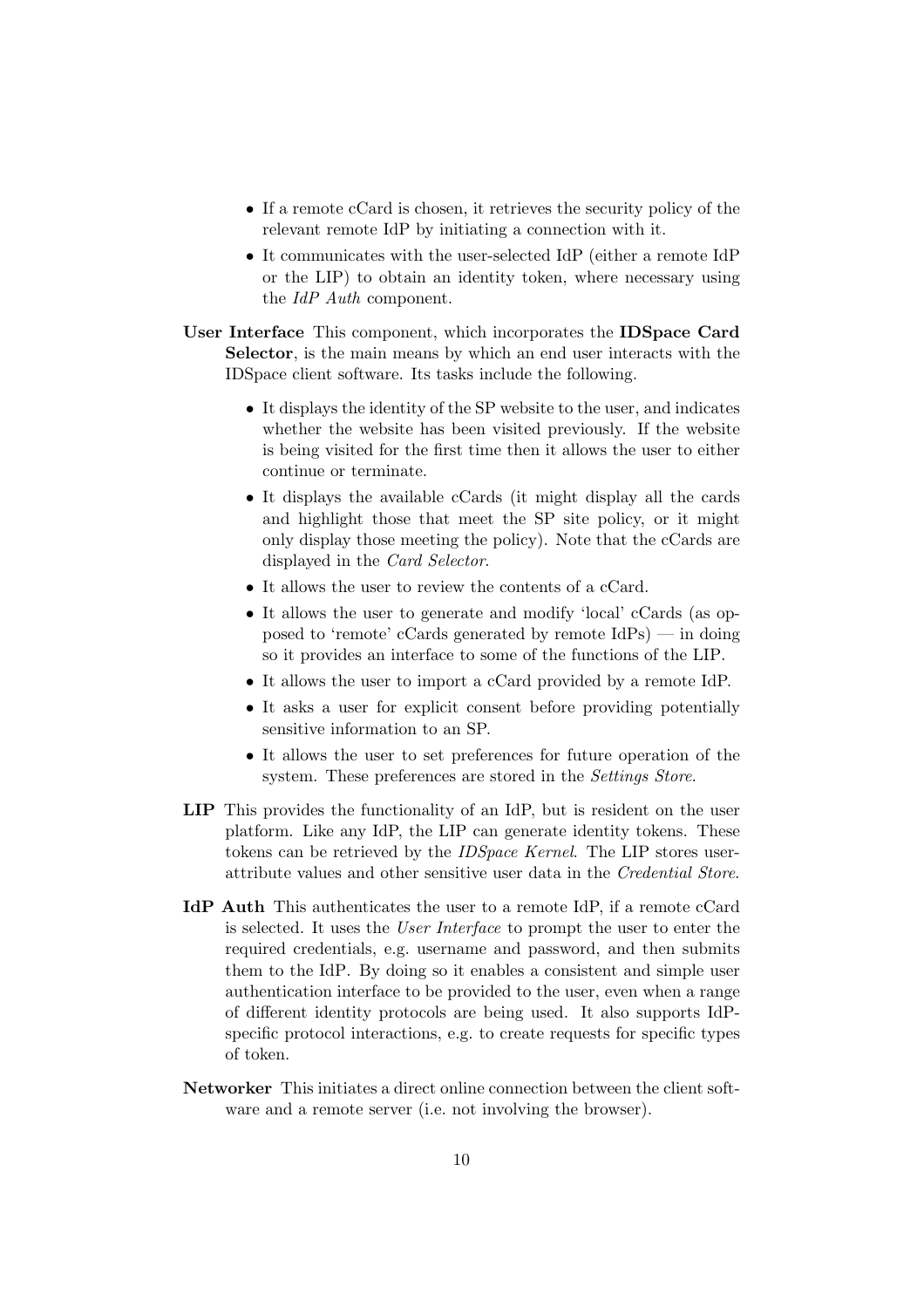#### 3.2.2 Browser Extension

The IDSpace extension, typically implemented as a browser add-on, includes the following modules.

- Page Scanner This browser extension module scans the SP website login page in order to discover the identity system(s) it supports. It passes the results of the scan to the Identity System Selector.
- Activator This is a (logical) bridge between the client browser and the IDSpace Kernel. Its tasks include the following.
	- It informs the user that the IDSpace system can be used.
	- It enables the user to activate the Card Selector.
- Identity System Selector This browser extension module enables the user to select the identity management system to be used from amongst those supported by the SP website. The precise operation of this component will depend on the implementation of the IDSpace architecture.

If more than one identity system is available, the Identity System Selector could ask the user to either choose an identity system immediately or defer the selection until the point at which a cCard is selected (using the IDSpace Card Selector ). It might also provide a means to store the user answer (in the Settings Store) for future authentication attempts.

It passes the user response to the Data Transporter.

- Data Transporter This browser extension module provides the means to exchange data between components of the IDSpace architecture, including the following.
	- It is responsible for the transfer of metadata regarding the SP page (e.g. the discovered and selected identity system(s), the identity of the SP, the SP website policy requirements, etc.), to the IDSpace Kernel. For example, if the user indicates that IDSpace is to be used, it passes the security policy of the SP website to the IDSpace Kernel.
	- It transfers data from the IDSpace Kernel to the browser. For example, if IDSpace obtains or generates an identity token during the authentication process, it gives the token to the browser which dispatches it to the SP website.
- Token Displayer This browser extension module displays an indication of the contents of an IdP-generated identity token to the user. This helps the user to decide whether or not to allow the token to be passed to the SP. This function can only be provided if the token is not: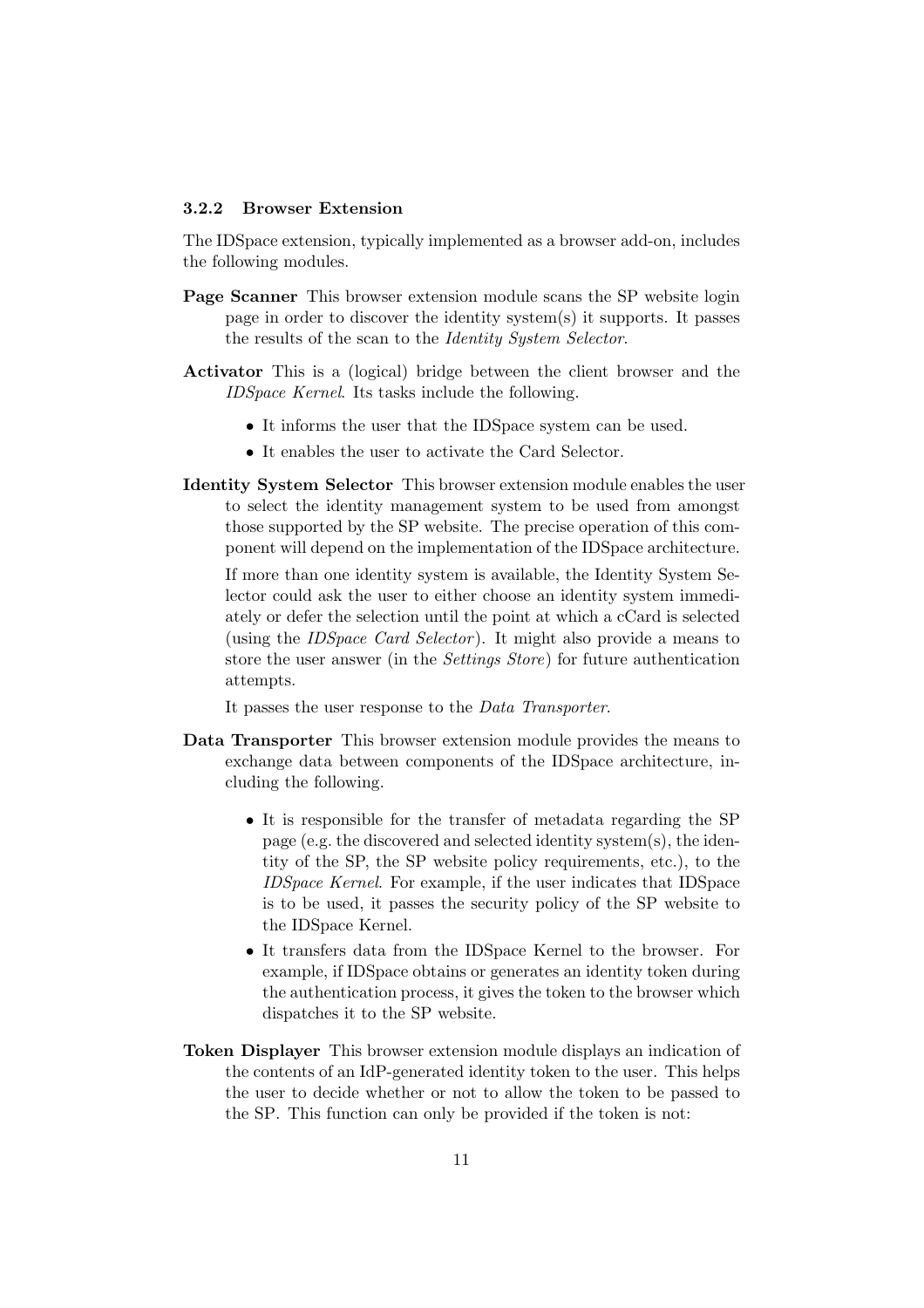- encrypted in such a way that only the SP can read it (e.g. using an SP's public key); and
- transmitted via a (direct) IdP-SP channel, i.e. the token must pass via the client platform.

# 4 Supporting Functionality

We next discuss a number of key functions that an IDSpace-conformant system must provide. For many of these functions we outline multiple approaches to implementation.

#### 4.1 Identity System Discovery

IDSpace must be able to determine which ID management systems are supported by an SP website. This can be accomplished in a number of different ways, including the following.

- 1. IDSpace could scan the visited page for HTML/XHTML tags that are associated with specific ID management systems. For example, the string:
	- 'application/x-informationCard' indicates support for CardSpace; and
	- 'openid url' and/or 'openid identifier' indicates support for OpenID.

The benefits of such an approach include complete transparency, albeit at the cost of performance (because IDSpace must scan every web page).

- 2. IDSpace could ask the user which ID management systems the page currently supports. The benefits of such an approach include accuracy and higher performance, at the cost of transparency and user convenience (although the user's choice could be stored in the Settings Store for future logins).
- 3. IDSpace could employ a hybrid approach based on a combination of the above two options, e.g. so that if the first option fails then it resorts to the second option.

# 4.2 Identity System Selection

Having learnt which ID management system(s) an SP supports, IDSpace must allow the user to select which system to use for the current transaction. Such a process could take place before or after invocation of the IDSpace Card Selector. We next consider these options in greater detail.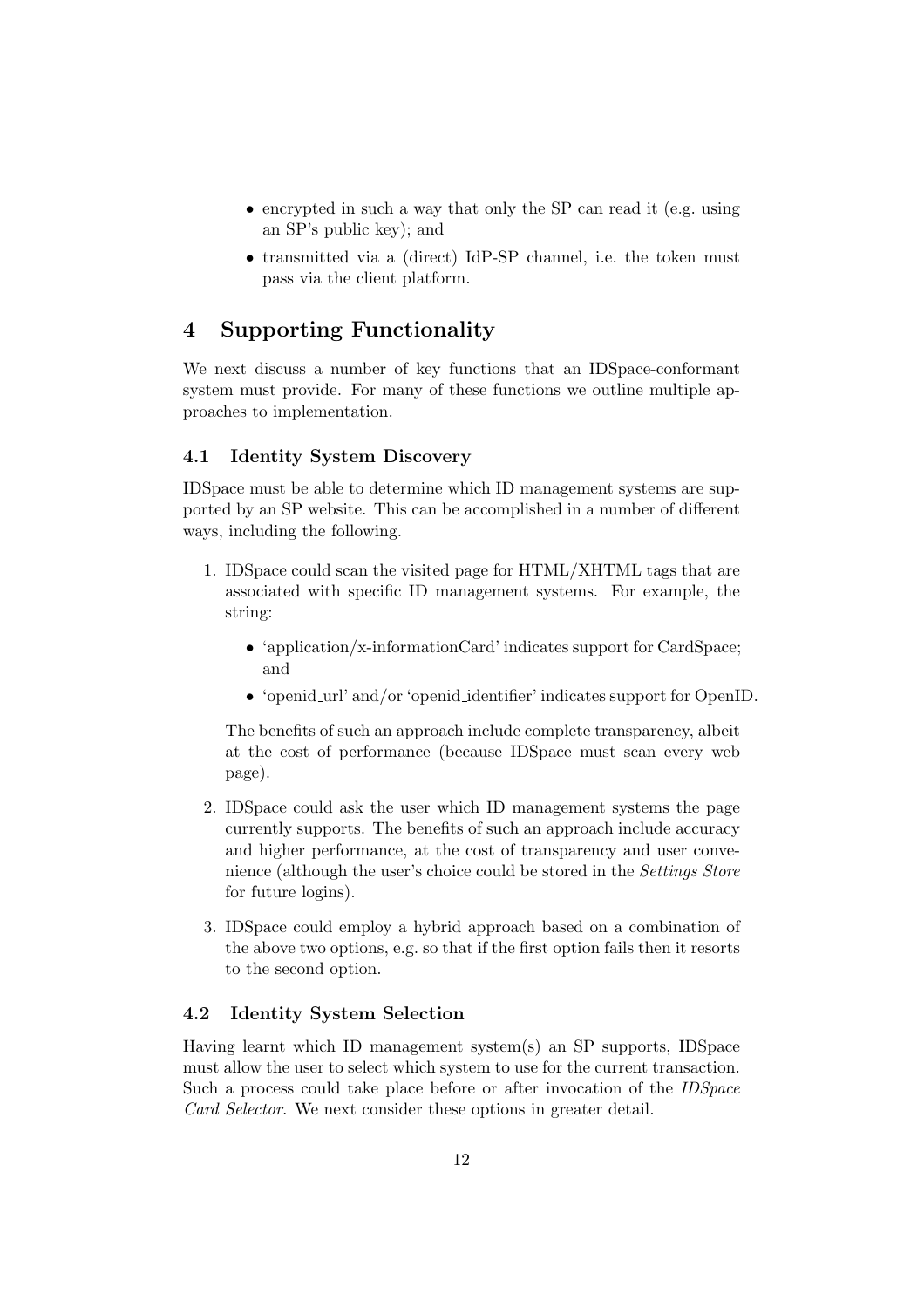- 1. Prior to selector invocation. IDSpace could allow the user to choose the ID management system in one of the following ways.
	- IDSpace could embed a descriptive icon (logo, image, link or button) in the web page for each available system, and require the user to select one (e.g. by clicking the selected icon). Whilst this approach is intuitive and transparent, it could damage the appearance of the page, particularly if there are many logos to embed.
	- IDSpace could ask the user which system they wish to use by embedding forms in the page or by triggering pop-up boxes. The benefits of such an approach would include accuracy and higher performance, at the cost of minor user convenience.
	- IDSpace could add an ID management system selection option to the in-page context menu (i.e. the menu that appears as a result of right-clicking). Once such an option is selected, a list of ID management systems would be displayed, allowing the user to select one. Whilst this might be transparent, it might not be so intuitive to end users.
	- IDSpace could extend the browser frame<sup>4</sup>, e.g. by adding a browser icon, bar or menu. Once the added icon (or bar or menu) has been selected, the user could choose one of the systems currently supported by the SP. Whilst this may be transparent, modifying the browser frame could be somewhat intrusive to the end user.
- 2. After selector invocation. The IDSpace Card Selector could display the currently supported ID management systems, allowing the user to select one. This choice could be combined with a display of the available cCards (if any) associated with each of the systems. In the latter case, the selector window could be partitioned so that each section displays an ID management system along with a previously used cCard for that system; a clickable option could be used to request the display of other available cCards. This approach would be transparent, convenient and would avoid making changes to web browsers or web pages. However, it would require more processing, and hence could adversely affect client platform performance.

<sup>4</sup>Both the browser frame and the browser-displayed web page could be extended. Browser extensions could, for example, create lightweight buttons, menu extensions, and in-process browser helper objects. The browser frame could be extended using band objects, and the web page content could be enhanced with, for example, ActiveX Controls or similar technologies [13].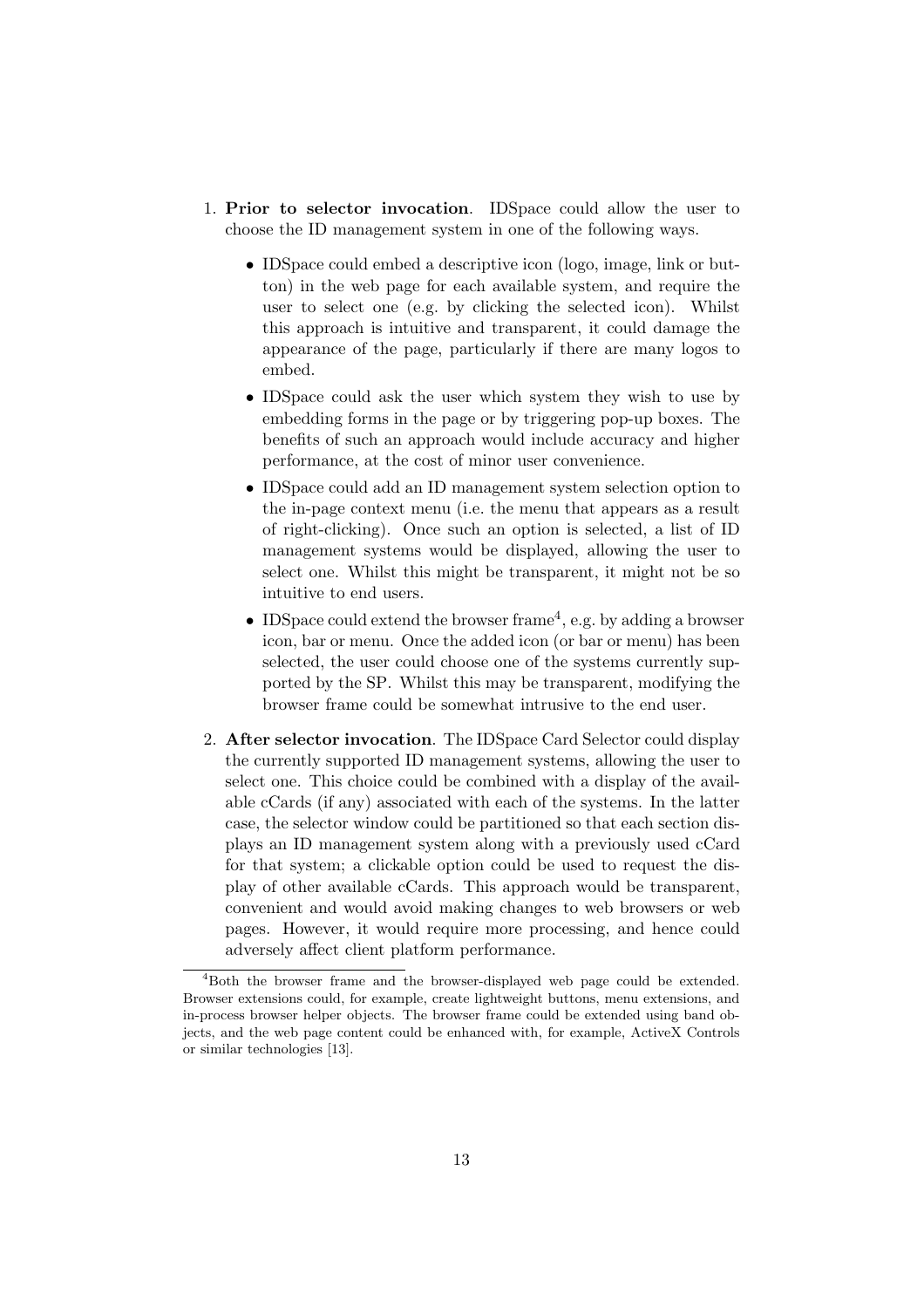# 4.3 Card Selector Invocation

In response to a user action, IDSpace must be able to invoke the IDSpace card selector. This involves embedding IDSpace support in the SP web page using a browser extension (see above).

#### 4.4 IdP Discovery

IDSpace must help the user discover an IdP from which the user can obtain a suitable identity token. This process varies considerably depending on the ID management system in use. Specific approaches must therefore be devised for each supported system. The primary goal of the architecture is to allow this to take place in a way that is both as user-transparent as possible and gives a view of the process to the user that is consistent across ID management systems.

#### 4.5 cCard Storage

The format of cCards must be sufficiently flexible and self-contained in order to allow cCard storage in a variety of locations, and to support portability. We assume that cCards will be protected while stored (where, as stated previously, the nature of this protection will be implementation-dependent).

cCards could be stored on various media, including:

- local file systems, which would give good performance and allow fast retrieval;
- remote web servers ('the cloud'), which would give a roaming capability;
- portable user devices such as mobile phones or smart cards, which would also provide a roaming capability.

## 4.6 cCard Format

Each cCard will contain an identifier indicating the ID management system with which it can be used (in principle a cCard could have many such identifiers). We suppose here that cCards are encoded using XML (as is the case for CardSpace InfoCards). A single XML schema could be devised encompassing all supported ID management systems. This would have the advantage that the identity system identifier (discussed immediately above) could form part of the encoding of a cCard. Other methods of encoding could also be used, such as JSON (http://www.json.org/).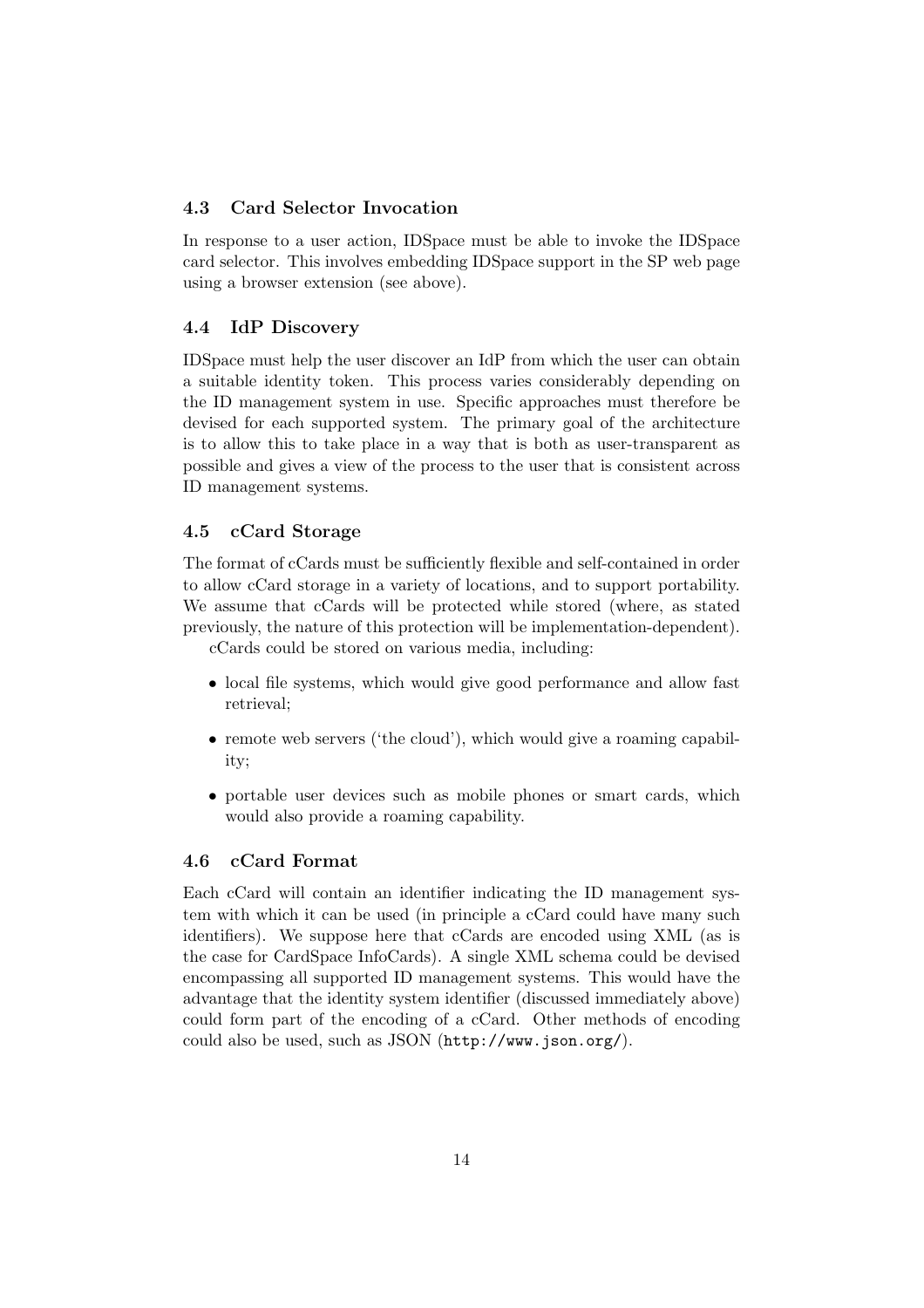# 4.7 cCard Content

The content of a cCard will vary depending on the ID management system with which it is to be used. However, the types of content listed below are likely to be contained in almost all cCards.

- 1. A list of supported attribute types, e.g. age, password, first name, last name, the values of which are known by the IdP, and for which the IdP will be prepared to generate an identity token. The actual claim values are not stored by the Card Selector; they are either stored by the remote IdP or by the LIP. The LIP will store the values in the protected Credential Store. Protection could, for example, involve implementing the Credential Store on a separate device such as a smart card, or using a Trusted Platform Module (TPM) [14] to provide encrypted storage.
- 2. A list of supported token type(s), indicating which type(s) of identity token (e.g. SAML, username-password) the IdP(s) associated with the card are capable of issuing.
- 3. IdP location, including the URI/URL address(es) of the (remote or  $local)$  IdP(s).
- 4. IdP authentication method(s), specifying the method(s) employed by the IdP to authenticate the user.
- 5. Display information, e.g. an image and or a name for the cCard.

### 4.8 Process Isolation

Where possible, the IDSpace processes should be isolated from other processes to maximise the security and privacy of data handled by IDSpace. For example, on a Windows platform the IDSpace Card Selector could be invoked in a private desktop session.

#### 4.9 Authentication Methods

The IDSpace architecture allows the user to be authenticated to an IdP using a wide range of different authentication methods. The ease with which additional methods can be supported depends on precisely how user authentication to a remote IdP is supported by IDSpace. We consider three main possibilities.

1. IDSpace could control all communications between the user and the remote IdP. That is, all requests for authenticating information by the IdP could be made to the user by IDSpace (specifically by the IdP Auth component, as described in section 2), and the supplied information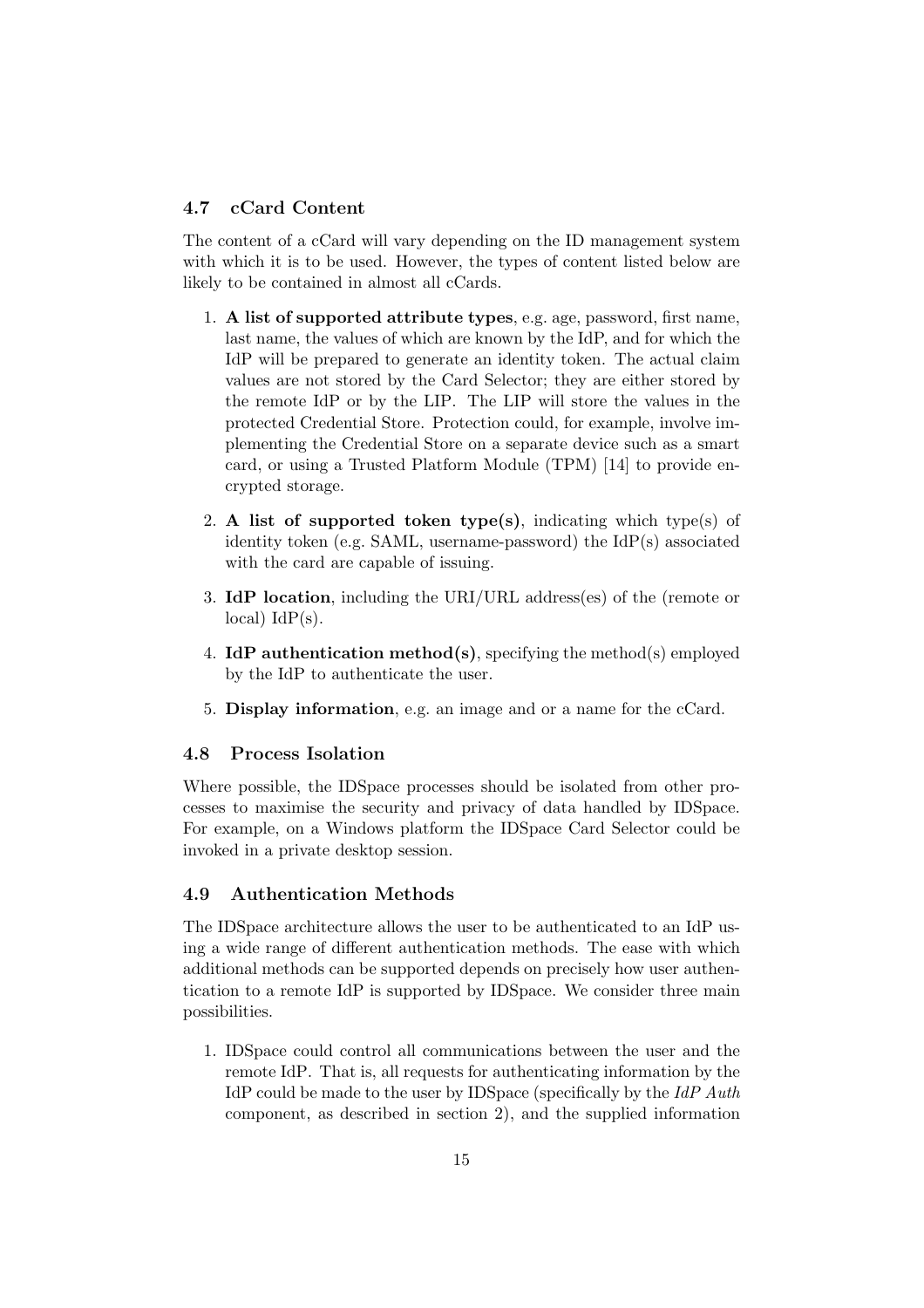could then be forwarded by IDSpace to the remote IdP. Adding a new authentication method would require adding functionality to the implementation of IDSpace executing on the user platform. This is the approach adopted by CardSpace, currently deployed versions of which support four authentication methods.

New user authentication techniques could be added in a modular fashion, as and when they are required. Whilst this would clearly add to the cost of deploying and maintaining an IDSpace implementation, for a widely deployed system this does not seem such an unreasonable approach (given that the number of authentication methods seems unlikely to grow very rapidly). Such an approach would have the advantage of user transparency and would enable the provision of a consistent user interface for the authentication process, and is hence the preferred option.

- 2. IDSpace could cause the task of user authentication to be performed at the IdP rather than via the IDSpace User Interface (i.e. using the IdP Auth component). That is, whenever a remote IdP requires user authentication (e.g. prior to issuing an identity token), IDSpace would redirect the UA (web browser) to the IdP, allowing the IdP to directly authenticate the user using a method of the IdP's choice. Although such a simple approach would minimise the maintenance cost for IDSpace, the user would lose the consistent experience provided by the IDSpace User Interface.
- 3. IDSpace could employ a hybrid approach. The default would be the first approach outlined above. IDSpace could support a set of widelyadopted (possibly standardised) authentication methods; new methods could be added as and when it is deemed appropriate. However, if an IdP wishes to use a technique not supported by IDSpace, then IDSpace could redirect the UA (web browser) to the IdP for 'direct' authentication.

# 5 IDSpace Operation

#### 5.1 Initialisation

Prior to use of IDSpace, the following preparatory steps must be performed.

- The IDSpace components, including the browser extension and the client software, must be installed on the user platform.
- The user must install cCards in the cCard Store on the user platform. As noted above, these cCards can be created by either a local or a remote IdP. We briefly consider the two cases.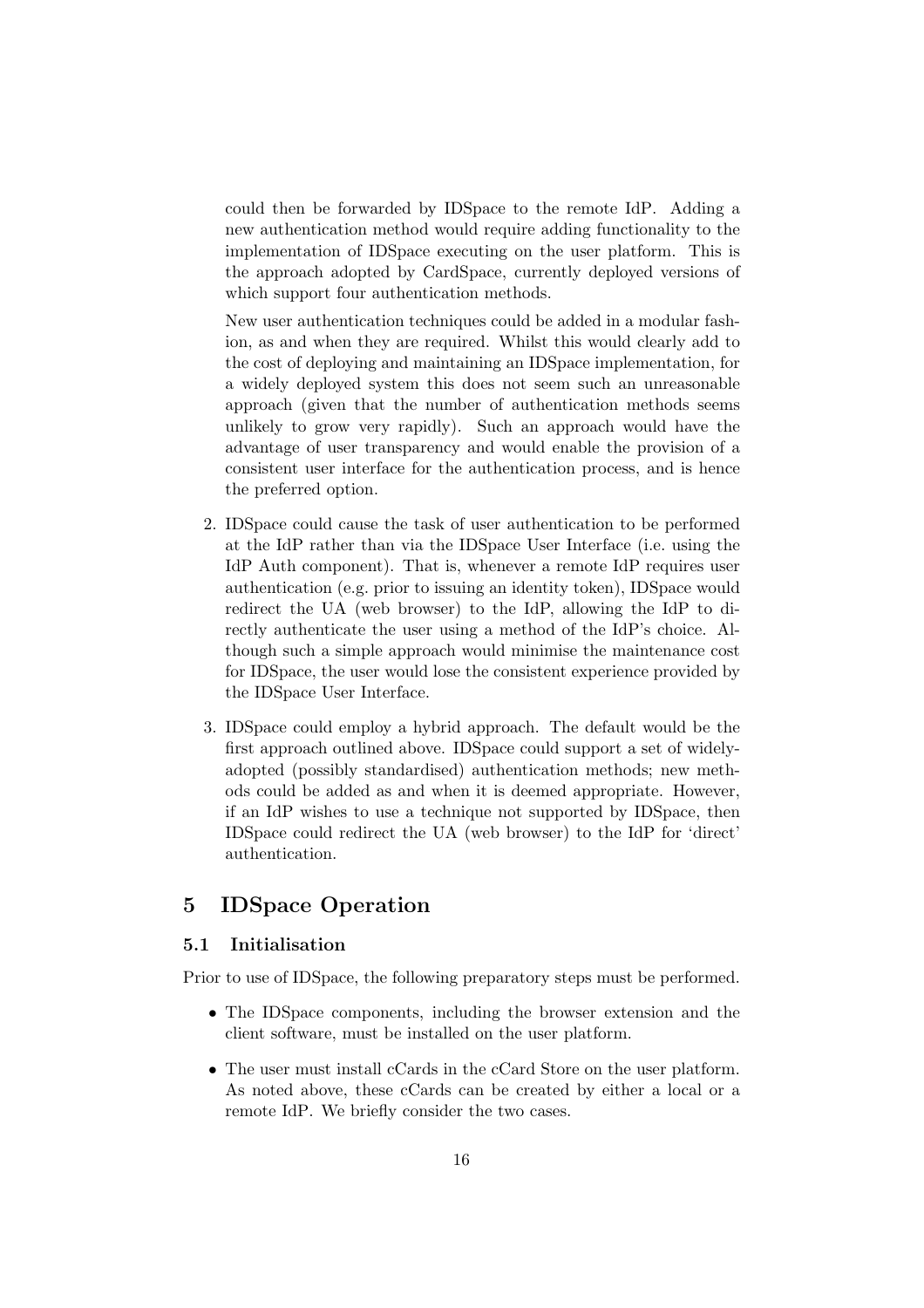- Local cCards are created using the LIP. Once it has created a cCard, the LIP will insert it in the cCard Store, and the corresponding user data will be added to the Credential Store. A user could also choose to create a local cCard during use of IDSpace.
- Remote cCards are created by remote IdPs. Typically the creation of such a cCard will occur via an 'out of band' process, i.e. a process completely independent of the operation of IDSpace, perhaps involving the user completing a registration process using the IdP website. The resulting cCard will be provided to the user, and the user can then arrange for it to be imported into IDSpace using the IDSpace User Interface.
- For ease of identification, the user can personalise a cCard, e.g. by giving the card a meaningful name, and/or uploading an image representing the card to be displayed by the User Interface.

#### 5.2 Protocol Flows

We now describe the operation of IDSpace. It is important to note that some parts of the operation of IDSpace will vary depending on the specific ID management system in use. The operation of IDSpace in the case of two widely discussed ID management systems is described in the next section.

- 1. UA  $\rightarrow$  SP: HTTP/S GET Request. A user employs the UA to navigate to an SP login page.
- 2.  $SP \rightarrow UA$ : HTTP/S Response. A login page is returned to the UA.
- 3. IDSpace Browser Extension→ UA: Page Processing. Certain IDSpace browser extension modules (as described below) perform the following processes on the login page provided by the SP.
	- (a) Page Scanner  $\rightarrow$  UA: Page Scanning. The Page Scanner module scans the login page to discover which ID management system(s) are supported by the SP (from amongst those supported by IDSpace). It passes the identifiers of the supported systems to the Identity System Selector. If no ID management system is identified, the Page Scanner could embed an icon in the browser frame to allow the user to inform IDSpace if there is an SPsupported ID management system available that has been missed.
	- (b) Identity System Selector  $\rightarrow$  UA. The Identity System Selector module uses the results passed to it by the Page Scanner. If more than one ID management system is discovered, then (depending on the implementation) the Selector could ask the user to select one. Alternatively, the decision could be deferred and made using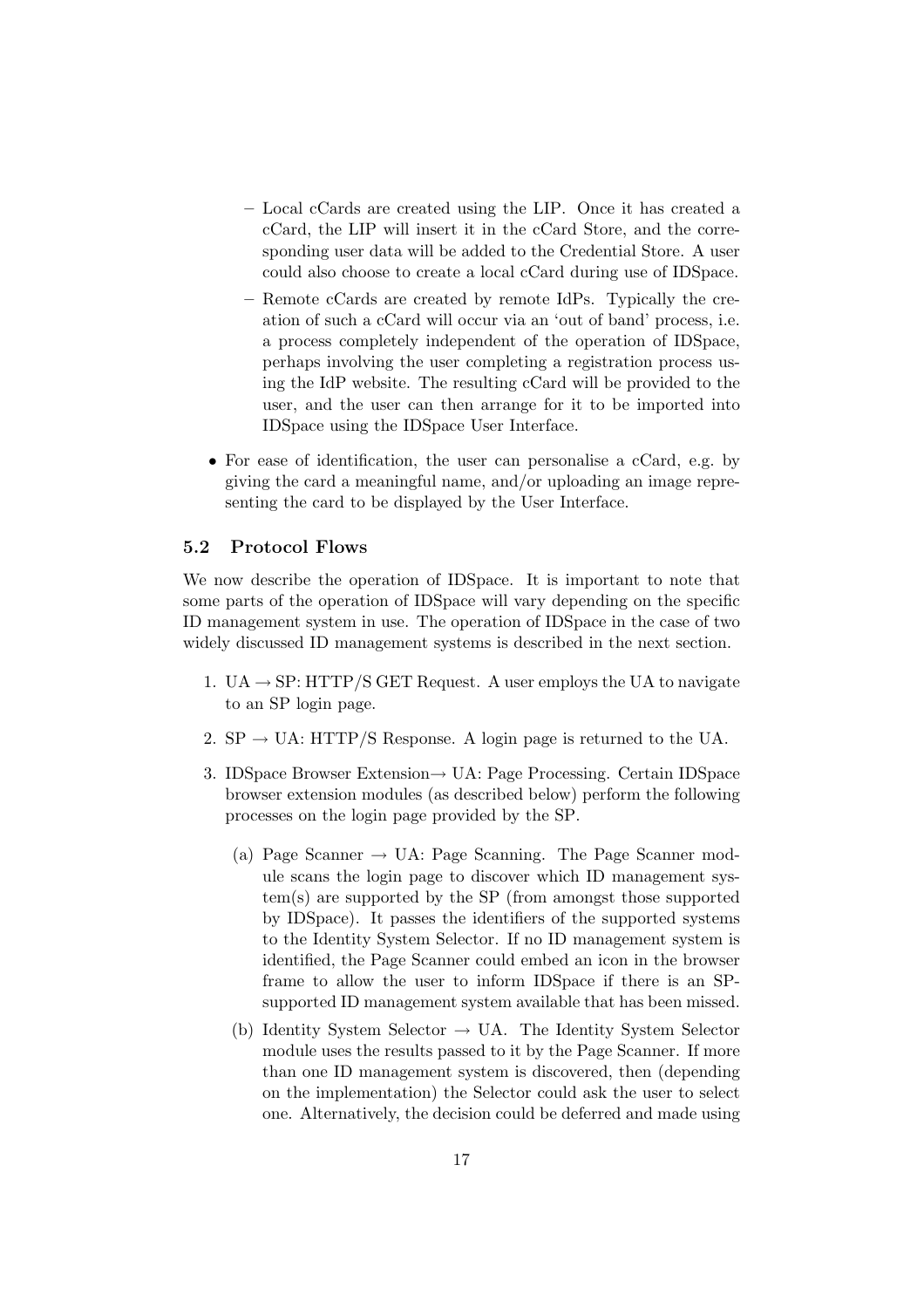the IDSpace Card Selector. The advantages and disadvantages of the two approaches are discussed in section 4.2. A further alternative approach would involve the user deciding at which stage to make a choice.

The module might also offer to store any choices made by the user (in the Settings Store) for managing future authentication attempts. The module finally reports all the results to the Data Transporter module (see below).

- (c) Activator  $\rightleftharpoons$  UA: Card Selector Activation. The Activator module provides a means for the user to activate the IDSpace Card Selector. How this is achieved is implementation specific (options are discussed in sections 4.2 and 4.3). This involves embedding IDSpace-enabling tags and an IDSpace security policy in the login page. The embedded policy is subsequently used by the IDSpace User Interface to help it decide which cCards should be displayed for possible use.
- 4. User  $\rightarrow$  UA: Card Selector Invocation. The user performs an action which invokes the IDSpace Card Selector. The precise way in which this occurs is implementation specific (options are discussed in section 4.2).
- 5. Data Transporter  $\rightarrow$  IDSpace Kernel: Passing Metadata. The Data Transporter module passes the necessary metadata (e.g. the identified and/or selected identity system(s), the SP identity, the SP policy requirements, etc.) to the IDSpace Kernel.
- 6. IDSpace Kernel  $\rightleftharpoons$  Card Selector: SP Identity. The IDSpace Kernel examines the SP identity (as received from the Data Transporter module in the previous step), including noting whether or not the SP uses HTTPS and whether or not the user has visited this particular SP before. The IDSpace Kernel uses the IDSpace Card Selector to:
	- (a) identify the SP to the user; and
	- (b) ask the user whether to continue or terminate the protocol.

Depending on the user answer, IDSpace either continues or terminates the protocol. To assist in user decision-making, the Card Selector could indicate key security-relevant features of the SP to the user, e.g. using visual cues. In particular, it could indicate whether or not the SP:

- uses HTTPS;
- possesses an extended evaluation certificate;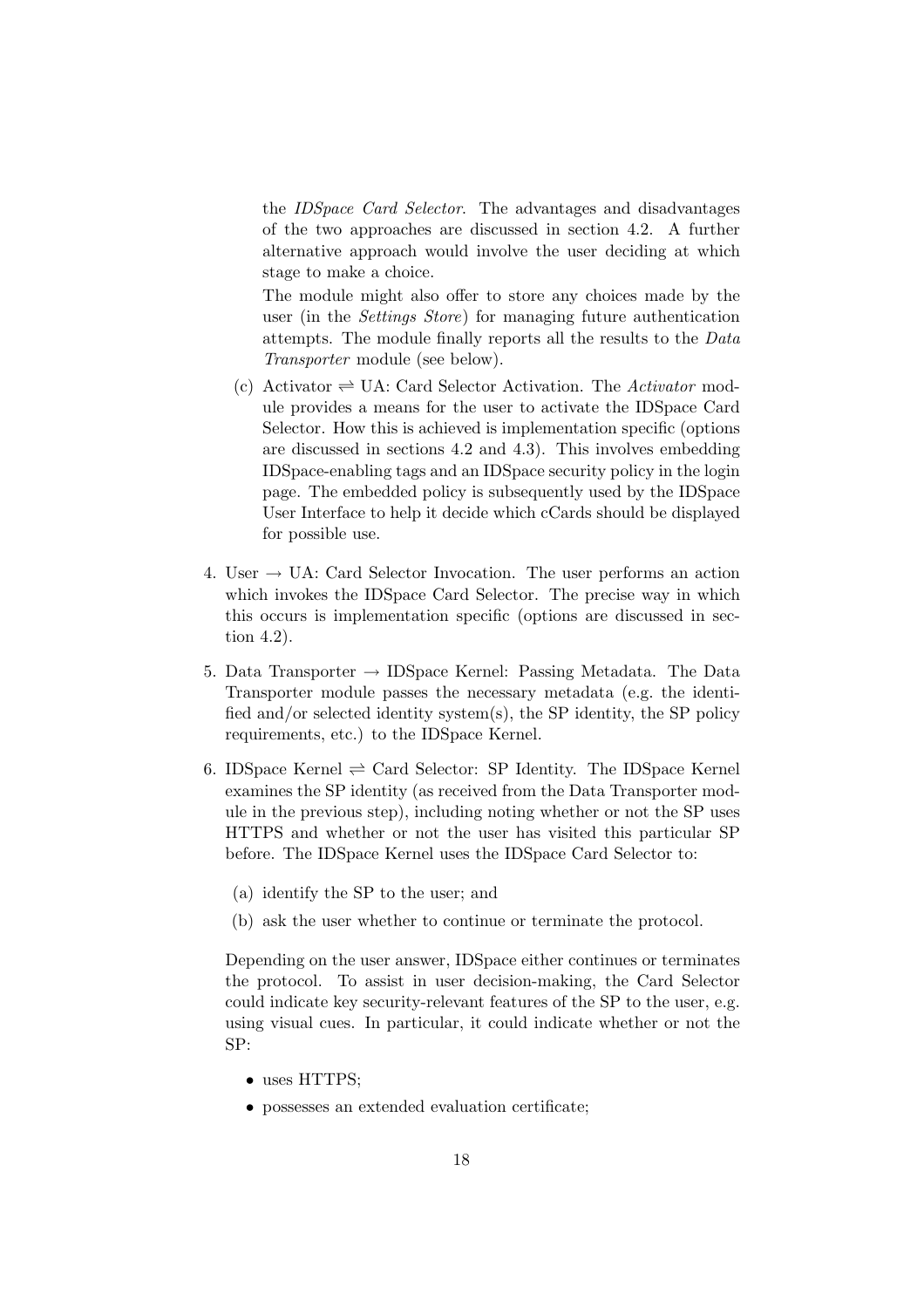- has been visited before; and/or
- requires a large number of, or particularly sensitive, user attributes.

The Card Selector could also offer the user a recommendation as to whether or not to continue, based on user policy settings and the SP's security properties.

- 7. IDSpace Kernel  $\rightleftharpoons$  IDSpace Components. The IDSpace Kernel evaluates the received metadata in order to learn which actions to take. If the user has already chosen an ID management system, then the following processes take place.
	- (a) IDSpace Kernel  $\rightleftharpoons$  cCard Store: cCards Retrieval. The IDSpace Kernel retrieves the appropriate cCards (possibly none) by comparing the received metadata with the available cards. Note that the retrieved cards are specific to the user-selected ID management system.
	- (b) IDSpace Kernel  $\rightarrow$  Selector: Displaying cCards. The IDSpace Kernel passes the retrieved cCards to the Card Selector so that they can be displayed to the user. cCards previously used with this SP (if any) could be displayed more prominently than the others.

If the user has not yet chosen an ID management system, then the following processes take place.

- (a) IDSpace Kernel  $\rightleftharpoons$  cCard Store: cCard Retrieval. The IDSpace Kernel retrieves the appropriate cCard(s) by comparing the received metadata with the available cards. Note that cards will be retrieved for all the SP-supported ID management systems.
- (b) IDSpace Kernel  $\rightarrow$  Card Selector: Displaying SP-supported ID Management Systems + cCards. The Kernel passes the SPsupported ID management systems, along with the matching cCards (if any), to the Card Selector to be displayed to the user. The Card Selector displays the list of supported ID management systems, together with the available cCards, indicating which cards have been used previously with this SP (it could also indicate which ID management systems have been previously used with this SP).

Depending on the implementation and the number of systems and cards to be displayed, the Card Selector might only display the cards previously used. In such a case it would need to indicate that other cards are also available, and would need to provide a means to retrieve them.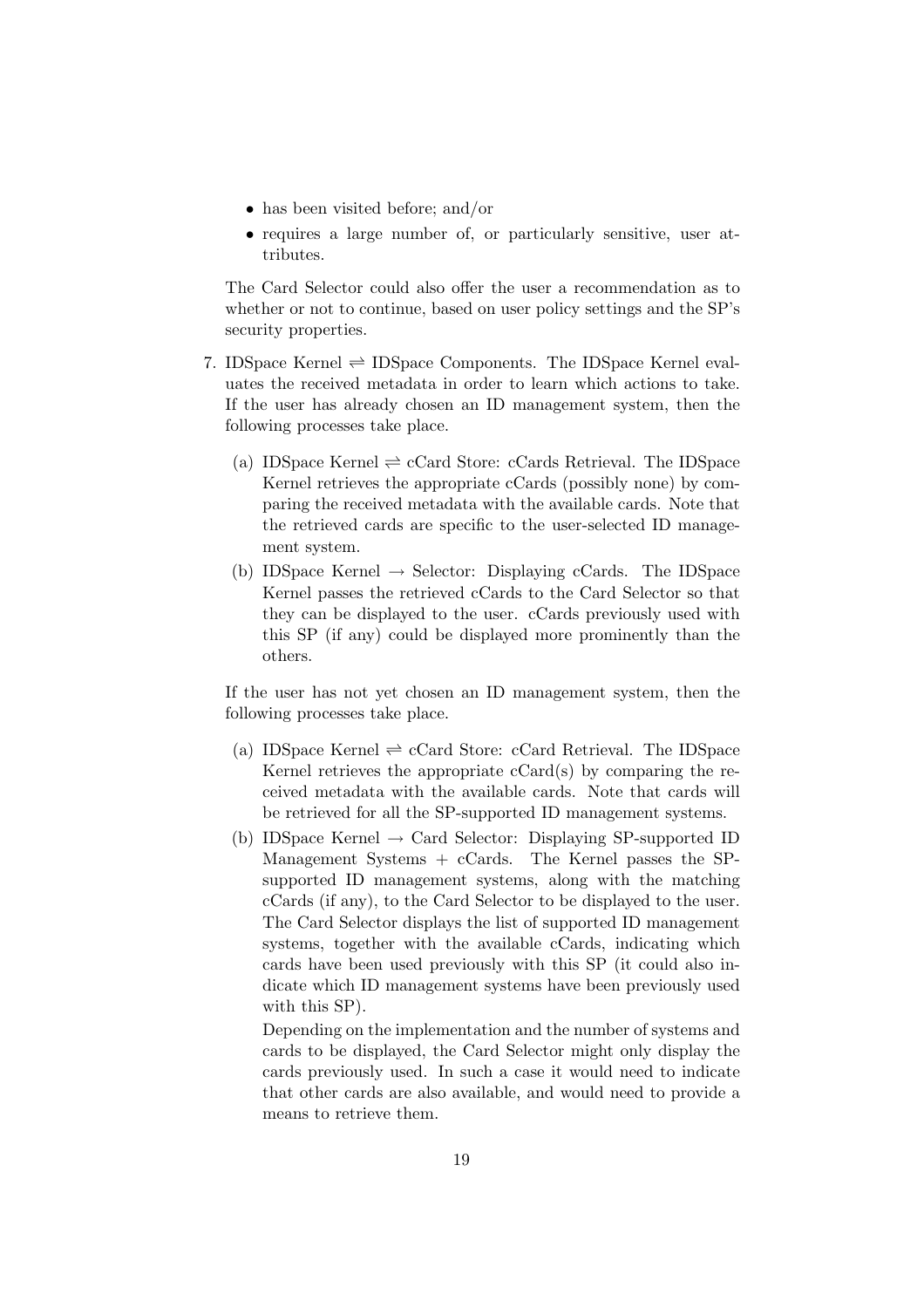In both cases, the Card Selector should also allow the user to create a new local cCard (if the relevant ID management system supports such cards).

- 8. User  $\rightarrow$  Card Selector: Selecting/Creating cCards. The user selects (or creates) a cCard.
- 9. Card Selector  $\rightarrow$  IDSpace Kernel: User Action Results. The Card Selector reports the results of the user actions back to the IDSpace Kernel.
- 10. IDSpace Kernel  $\Rightarrow$  IDSpace Components. The IDSpace Kernel evaluates the results received from the Card Selector, and takes the appropriate steps.

If the user has chosen to select an existing cCard, then the following processes take place.

- (a) The IDSpace Kernel determines whether an IdP (local or remote) needs to be contacted. If not, control is passed to step 13. If so, the protocol continues.
- (b) The IDSpace Kernel determines the IdP (local or remote) that must be contacted in order to enable the user to obtain the identity token required by the SP. This also includes determining the nature of the information regarding the user (e.g. login credentials) that must be supplied to this IdP.
- (c) IDSpace Kernel  $\Rightarrow$  Card Selector: Display IdP Identity. If this IdP has not previously been used, or if it does not use HTTPS. the IDSpace Kernel uses the Card Selector to obtain user consent before sending the IdP any information. This step is designed to mitigate the risks of phishing attacks. In such a case the Card Selector reports the user response back to the Kernel.
- (d) If user consent has been obtained, the Kernel now passes a token request to the IdP. The token request may have been received from the SP, or, if necessary, the IDSpace Kernel creates the request.

If the user has chosen to create a local cCard, the following processes take place.

(a) IDSpace Kernel  $\Rightarrow$  Selector GUI. The Kernel invokes a special Card Selector window to allow the user to enter the necessary data. This would typically include allowing the user to personalise the cCard, e.g. uploading a card image, entering a card name, etc. Such steps would enable the card to be readily recognisable.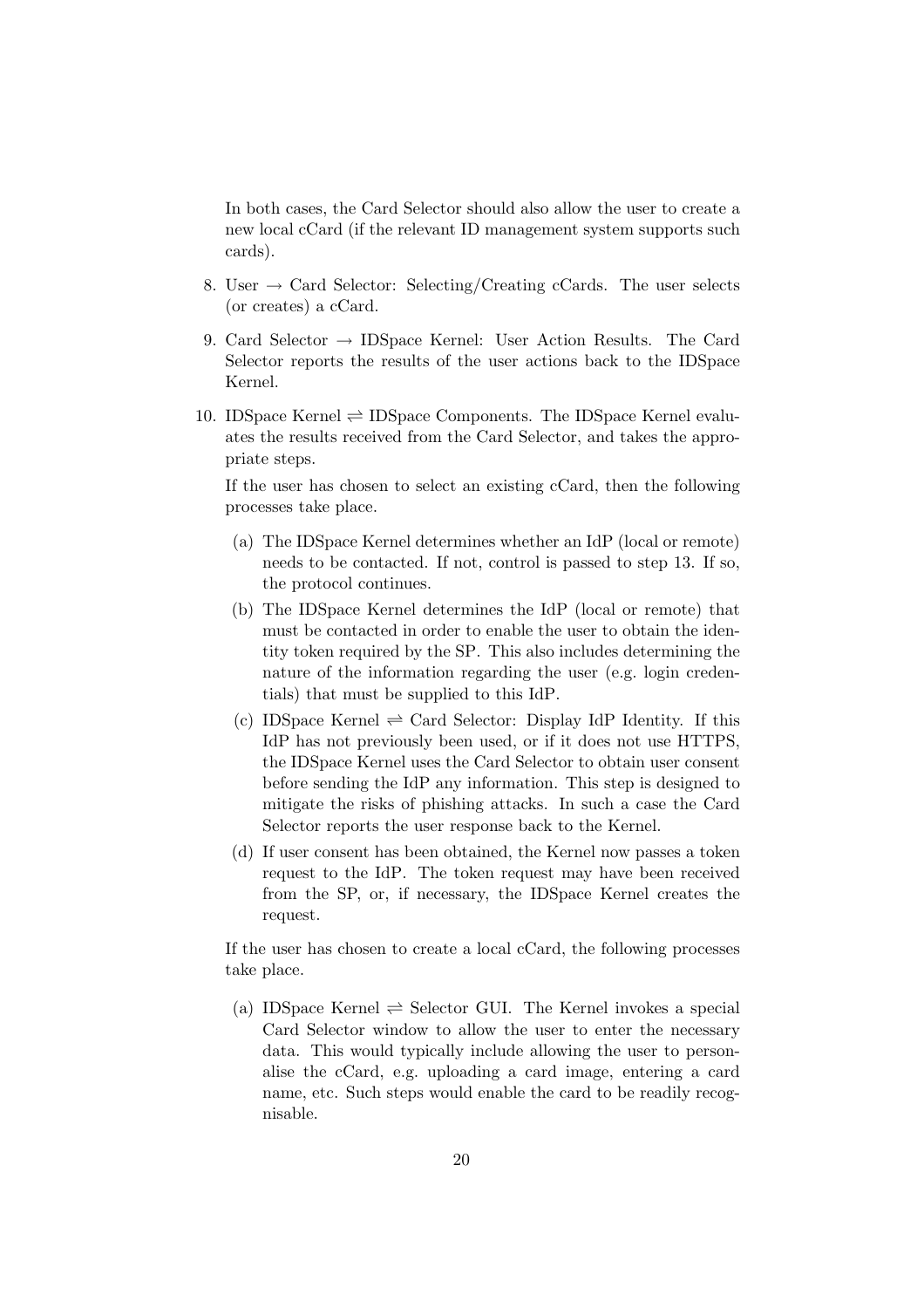- (b) IDSpace Kernel  $\Rightarrow$  Card Creation Module (in the LIP): Card Creation. The Kernel instructs the Card Creation module to create an XML-based cCard using the user-inserted data. The Card Creation module returns the newly-created card to the Kernel.
- (c) IDSpace Kernel  $\Rightarrow$  cCard Storage Module: Card Storage. The Kernel sends the cCard to the Card Storage module for permanent storage; the Card Storage module reports back to the Kernel whether or not the operation has been successful.
- (d) IDSpace Kernel  $\rightleftharpoons$  Card Selector. The Kernel treats the newlycreated cCard as a user-selected cCard and step 10a repeats.
- 11. IDSpace Kernel  $\rightleftharpoons$  IdP. One of the following processes takes place, depending on whether the selected IdP is local or remote.
	- If a remote IdP is selected, and if such information is required by the IdP (and is not already stored by IDSpace) then the IDSpace Kernel prompts the user to enter the relevant IdP credentials using a special credential screen. If this fails, e.g. if the Kernel does not support the IdP authentication method, or if the userselected ID management system dictates that the UA must be redirected to the IdP, then the Kernel redirects the UA (web browser) to the remote IdP along with an authentication request. In the latter case the IdP can authenticate the user directly using an authentication method of its choice.

If user authentication is successful, the IdP issues an identity token.

- If a local IdP is selected, then the Kernel constructs a token request and sends it to the LIP. The LIP responds with an appropriate identity token.
- 12. Token Displayer Module  $\rightleftharpoons$  User. If an ID management system other than CardSpace is in use, then the Token Displayer module intercepts, analyses, and displays information about the identity token before releasing it to the SP, and seeks user consent for release. If consent is denied, then the protocol is terminated. Note that this assumes that the token is not end-to-end encrypted to the SP and that it is not sent via a direct IdP-SP channel.

If CardSpace is in use, then the CardSpace IdP will send back a display token along with the real token, which the Kernel can instruct the Card Selector to display to the user, prior to obtaining user consent.

13. IDSpace Kernel  $\rightarrow$  UA  $\rightarrow$  SP: Passing Identity Token. The identity token is passed to the UA, which forwards it to the SP.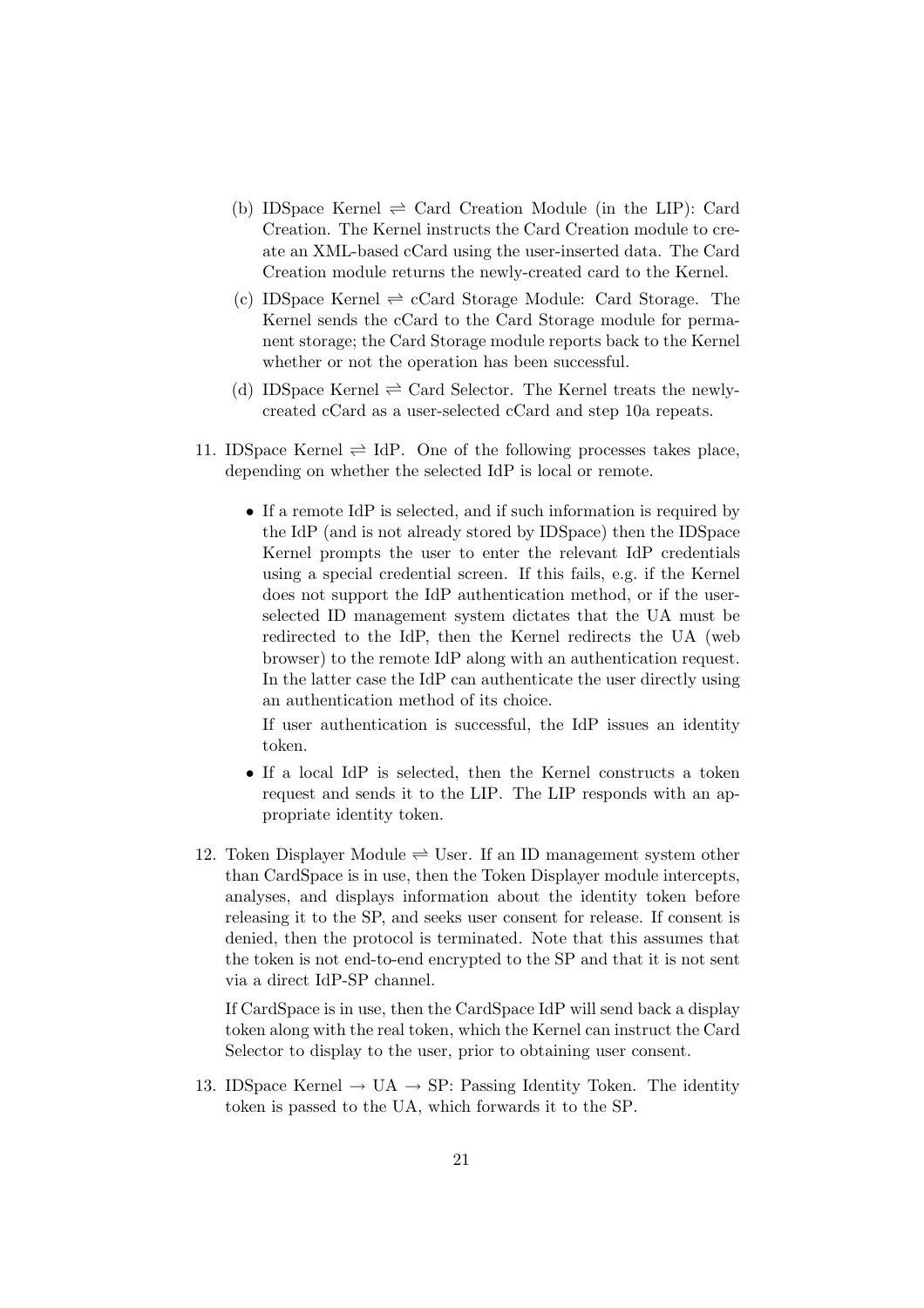14.  $SP \rightarrow User$ : Grant/Deny Access. The SP validates the token, and, if satisfied, grants access to the user.

# 6 Mapping Specific Protocol Architectures onto IDSpace

ID management systems can be classified according to how the SP communicates via the client with the IdP. There are two main ways in which this can be achieved, namely by using an HTTP redirect or involving an active client.

- 1. Redirect-based Systems. In such a scheme, the UA is redirected by an SP to an IdP (and vice versa). In such a case the UA is essentially passive, and does not need to be aware of the ID management system in use. One major disadvantage is that a malicious SP can redirect the UA to a malicious IdP impersonating an expected IdP (e.g. to fraudulently obtain user credentials). Example systems of this type include OpenID, Liberty (browser-post profile), Shibboleth, and Facebook Connect.
- 2. Active Client-based Systems. In schemes of this type, the UA must incorporate an 'active client', which acts as an intermediary between SPs and IdPs, and which must be aware of the ID management system in use. Typically all communications between an SP and an IdP occur via this active client, and there is no need for direct SP-IdP communication. Depending on the details of the system in use, the active client can prompt the user to select a digital identity, choose an IdP, review (and perhaps modify) an identity token created by the IdP, and approve a transaction. Phishing attacks are mitigated since an SP cannot redirect the UA to an IdP of its choosing. The active client can also provide a consistent user experience, and its existence helps to give the user a greater degree of control. Examples include CardSpace and Liberty (when using a Liberty-enabled client (LEC)).

We now describe how two specific examples of ID management systems can be mapped onto the IDSpace architecture. We consider OpenID [24, 26] and Liberty (using a LEC) [20] since they are widely discussed examples of the above two models. We also briefly look at CardSpace support. These descriptions are intended as examples; this is not the only way in which the systems concerned could be supported using IDSpace.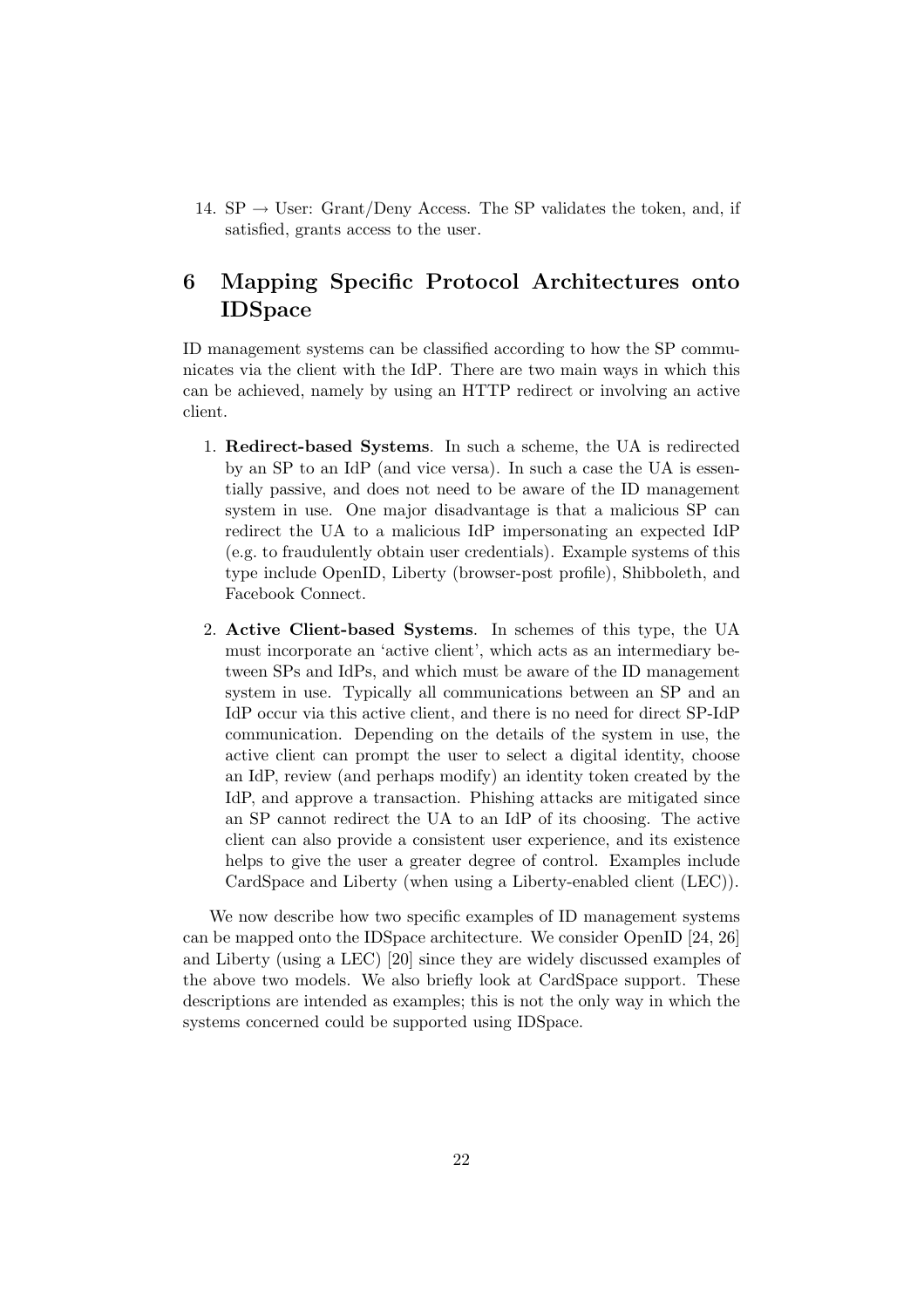#### 6.1 IDSpace and OpenID

#### 6.1.1 cCards

Either prior to, or during, use of IDSpace, the user must create an OpenIDspecific cCard. This cCard must contain one required field, and may also contain one optional field, as follows.

- 1. The single required field must contain the user's OpenID.
- 2. The optional field contains the identifier of the user's OpenID IdP.

The cCard contains a unique, OpenID-specific identifier, and is stored in the secure cCard store, possibly in an OpenID-specific location (e.g. to allow faster look-up/retrieval).

#### 6.1.2 Protocol

We now describe one way in which IDSpace could support OpenID. Steps 3b, 4–9, 10a–d (second series), 13 and 14 of the IDSpace-OpenID-specific protocol are the same as steps 3b, 4–9, 10a–d (second series), 13 and 14, respectively, of the generic IDSpace protocol given in section 5.2, and hence are not described here. Whenever prompted to select/create/import a cCard, it is assumed that the user will select/create/import an OpenID-specific cCard.

- 1. UA  $\rightarrow$  SP: HTTP/S GET Request. A user navigates to an OpenIDenabled SP.
- 2.  $SP \rightarrow UA$ : HTTP/S Response. A login page is returned containing an OpenID form.
- 3. IDSpace Browser Extension→ UA: Page Processing. The browser extension performs the following processes on the login page provided by the SP.
	- (a) Page Scanner Module  $\rightarrow$  UA: Page Scanning. The Page Scanner module searches the login page for an OpenID login form; such a form can be identified by searching for an input field named 'openid url' and/or 'openid identifier'. (The Page Scanner module also scans the page for triggers for any other ID management systems supported by IDSpace.) Finally, the module passes the search results to the Identity System Selection module.
	- (c) Activator  $\rightleftharpoons$  UA: Selector Activation. The Activator module performs the following processes.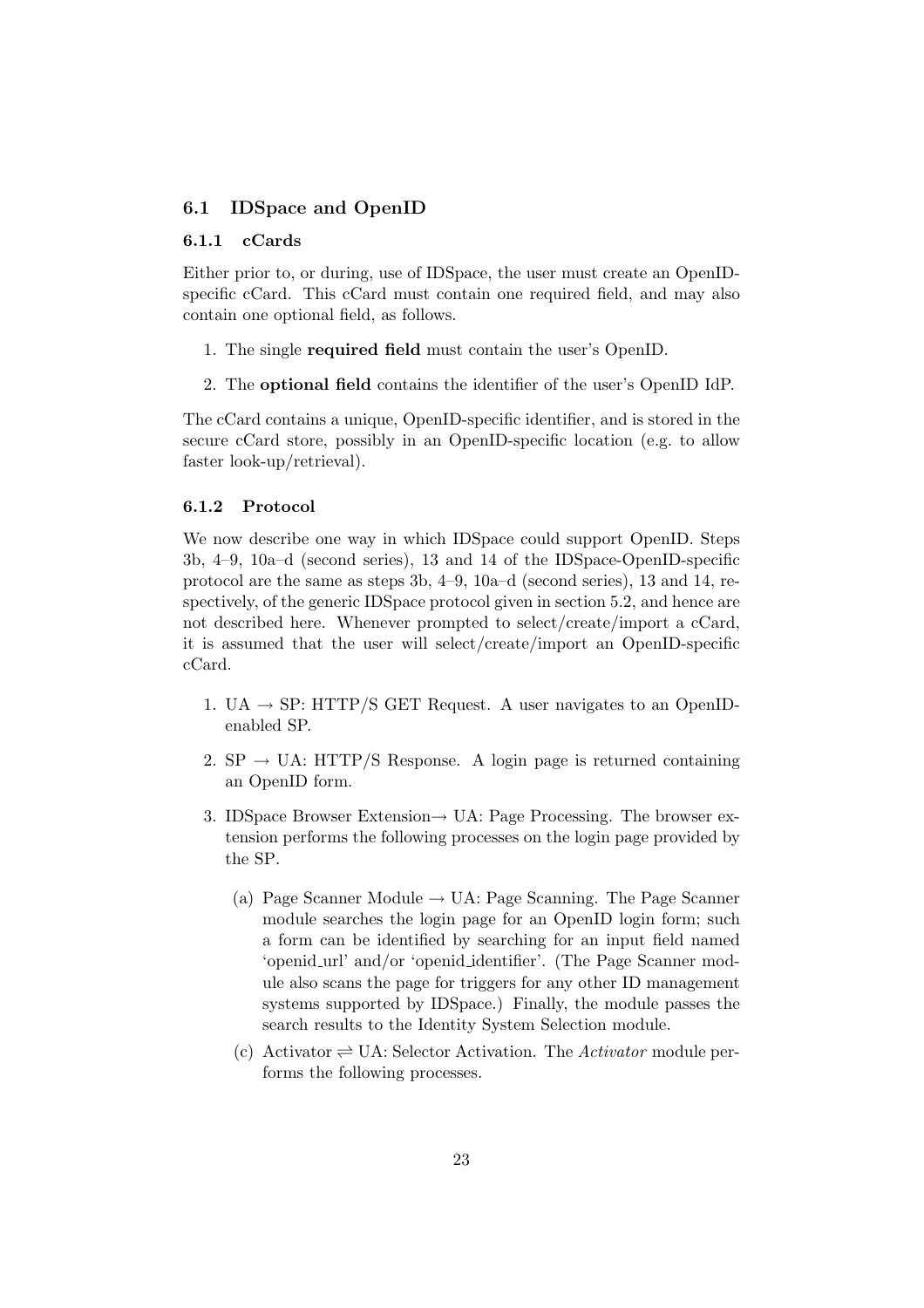- i. It embeds IDSpace-enabling tags in the SP-provided login page, including a security policy statement in the format required by IDSpace. This policy statement must request OpenID-specific cCards.
- ii. It adds a special function to the SP-provided login page to intercept the identity token that will later be returned by the IDSpace Kernel.
- iii. It employs certain (implementation-dependent) means to enable the user to activate the IDSpace Card Selector (see sections 4.2 and 4.3); e.g. it might cause a special icon to appear above the submit button with the property that clicking this icon invokes the selector.
- 10. IDSpace Kernel  $\rightleftharpoons$  IDSpace Components. The IDSpace Kernel evaluates the results (as provided by the Card Selector) in order to take appropriate actions. If the user has chosen to select an existing OpenIDspecific cCard, then the following steps are performed.
	- (a) The IDSpace Kernel retrieves the cCard and passes it to the UA.
	- (b) The Browser Extension parses the received cCard, retrieving the value of the user's OpenID and (if present) the OpenID IdP.
	- (c) The Browser Extension temporarily stores the OpenID IdP value.
	- (d) The Browser Extension adds the user's OpenID identifier to the OpenID form, and submits the form back to the SP.
	- (e) The SP performs an IdP discovery process. Once the OpenID IdP has been discovered, the SP generates an OpenID authentication request and attempts to redirect the user's browser to the IdP.
	- (f) The Browser Extension intercepts the SP-initiated OpenID authentication request, and compares the value of the OpenID IdP in this request with the OpenID IdP value it stored in step 10c. If they match, the process continues (with redirection of the UA to the IdP). If not, the Browser Extension could either terminate or warn the user of a possible phishing threat and ask whether or not to continue.
	- (g) From this point on, OpenID operates as it would do in the absence of IDSpace, except for the final check in step 12 (see also the discussion below). In particular the user experience is OpenIDspecific, and the user will see the OpenID IdP's authentication page.
- 11. OpenID IdP  $\rightleftharpoons$  User. If necessary (authentication may be unnecessary if an IdP-user session already exists), the OpenID IdP authenticates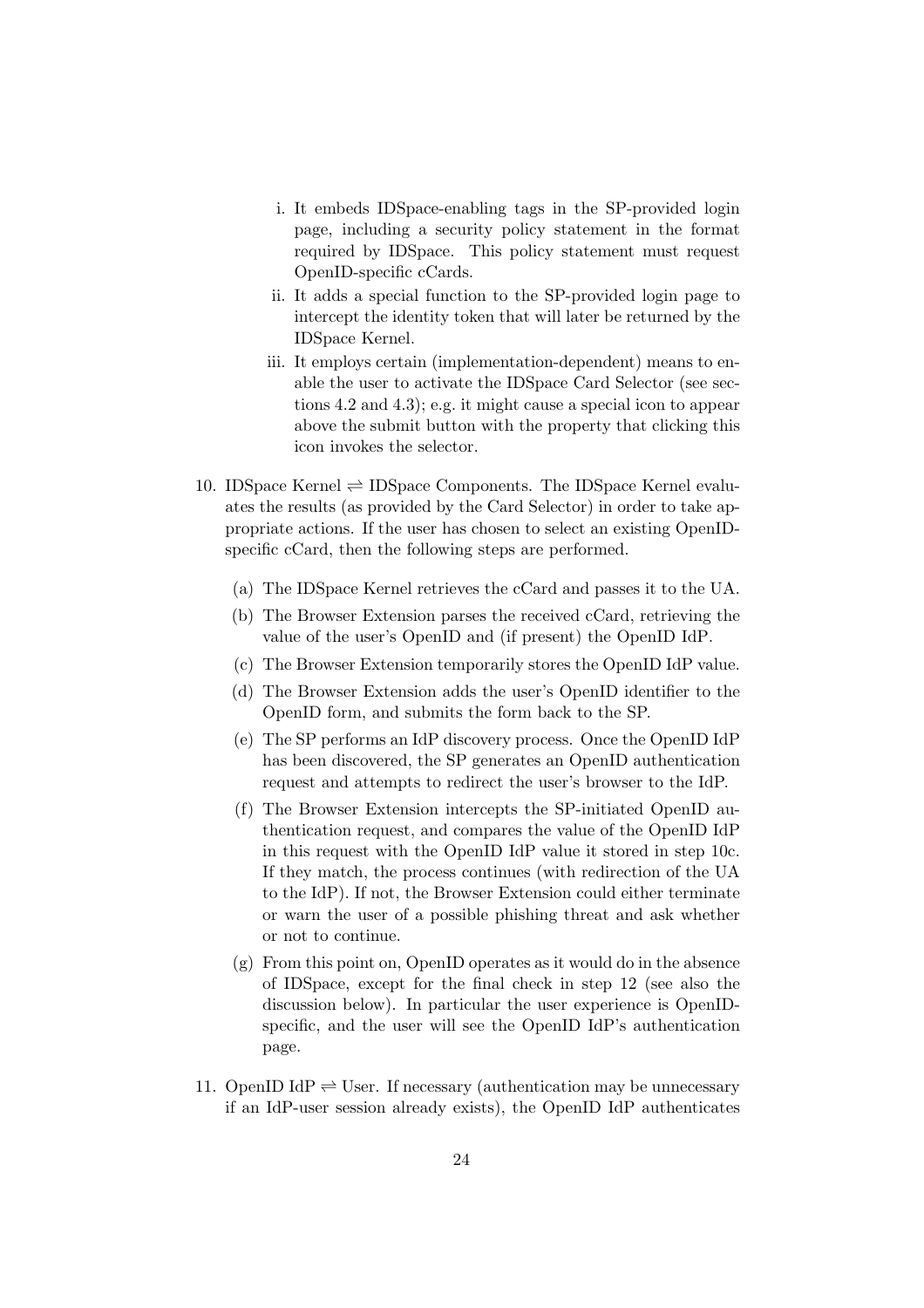the user. If successful, the OpenID IdP requests permission from the user to send the OpenID assertion token to the SP.

12. Token Displayer  $\Rightarrow$  User. When the OpenID IdP attempts to redirect the UA back to the SP, the Token Displayer module intercepts, analyses, and displays the OpenID identity token to the user before releasing it to the SP. If user consent is obtained, then the protocol continues; otherwise it terminates. Note that this is possible since the OpenID token provided by the IdP is not encrypted.

The above example describes only a partial integration of OpenID with IDSpace. We believe it is possible to replace direct authentication of the user by the OpenID IdP with a process mediated by IDSpace (specifically using the IdP Auth module). This would enhance the user experience by making the user authentication process consistent across different ID management systems. However, whilst the system described above has been successfully prototyped, the latter enhancement has not been implemented, and hence its practicality remains untested.

# 6.2 IDSpace and Liberty (LEC)

#### 6.2.1 LECcards

Either prior to, or during, use of IDSpace, the user must create a Libertyspecific cCard. This cCard must contain one required field, and may also contain one or more optional fields, as follows.

- 1. The single required field must contain the identifier of the user's Liberty IdP.
- 2. The optional field(s), could contain other alternative 'backup' Liberty IdPs.

The cCard contains a unique, LEC-specific identifier, and is stored in the secure cCard store, possibly in a Liberty (LEC)-specific location (e.g. to allow faster look-up/retrieval).

#### 6.2.2 IdP Auth Functionality

The IdP Auth module is part of the client software. When supporting Liberty (LEC profile) its functionality includes the ability to handle token requests in Liberty format (received from Liberty SPs and sent to Liberty IdPs) and also the means to parse and process token messages received from a Liberty IdP. It makes use of the Networker module to communicate with the IdP and SP.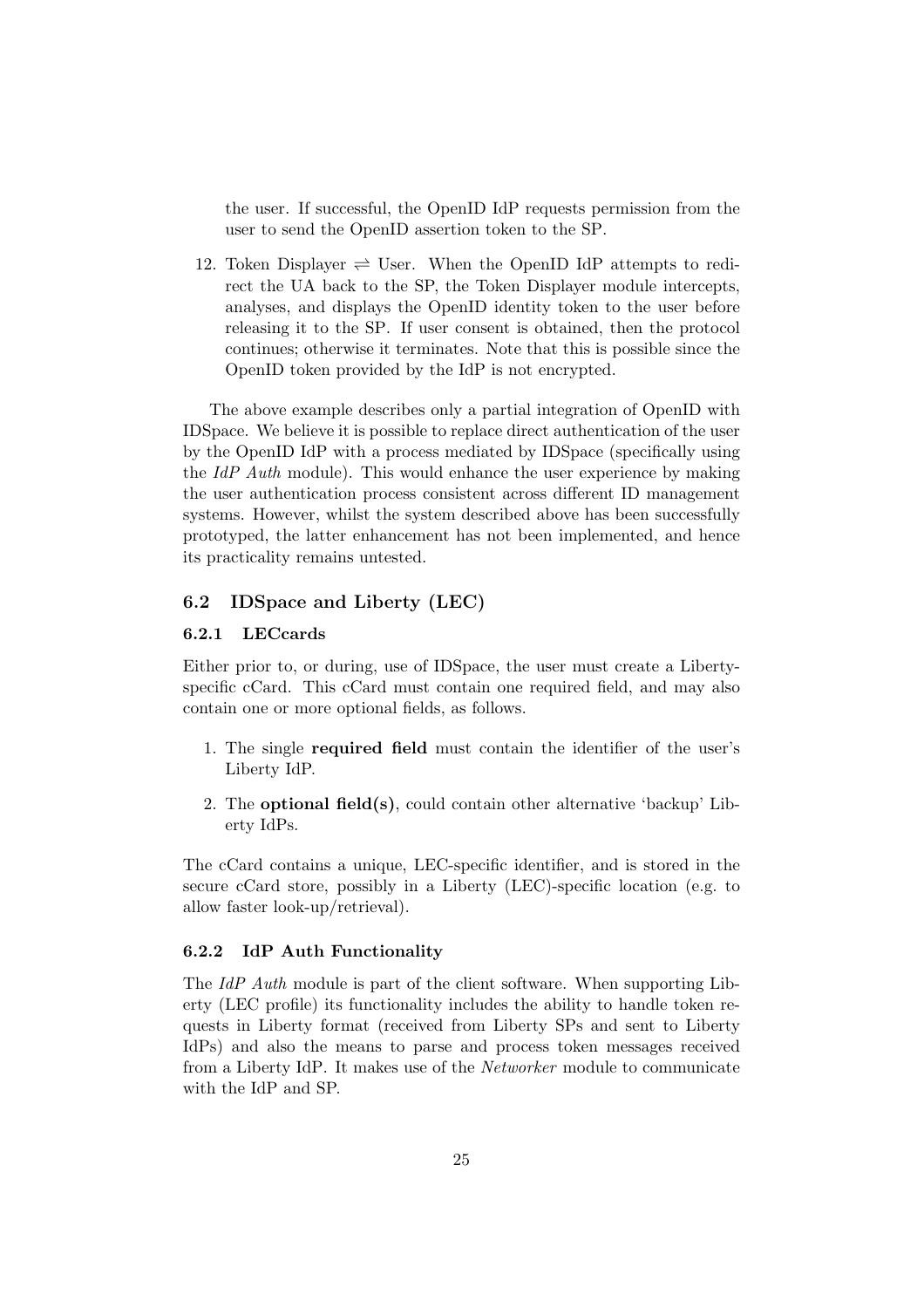#### 6.2.3 Protocol

We now describe one way in which IDSpace could act as a Liberty client.

Steps 3(b,c), 4–9, 10a–d (second series), 13 and 14 of the IDSpace-LECspecific protocol are the same as steps  $3(b,c)$ ,  $4-9$ ,  $10a-d$  (second series), 13 and 14, respectively, of the generic IDSpace protocol given in section 5.2, and hence are not described here. Whenever prompted to select/create/import a cCard, it is assumed that the user will select/create/import a Libertyspecific cCard.

- 1. UA  $\rightarrow$  SP: HTTP/S GET Request. A user navigates to a LEC-enabled SP.
- 2.  $SP \rightarrow UA$ : HTTP/S Response. A login page is returned containing an option (e.g. a button, link, or image) to use Liberty (we use Liberty here and below to mean Liberty using the LEC profile).
- 3. IDSpace Browser Extension→ UA: Page Processing. The Browser Extension performs the following processes on the login page provided by the SP.
	- (a) Page Scanner Module  $\rightarrow$  UA: Page Scanning. The Page Scanner module searches the login page for a distinguishing feature that indicates support for Liberty. (The Page Scanner module also scans the page for triggers for any other ID management systems currently supported by IDSpace.) Finally, the module passes the search results to the Identity System Selection module.
- 10. IDSpace Kernel  $\rightleftharpoons$  IDSpace Components. The IDSpace Kernel evaluates the search results (as provided by the Card Selector) in order to take appropriate actions. If the user has chosen to select an existing Liberty-specific cCard, then the following steps are performed.
	- (a) The IDSpace Kernel retrieves the cCard, and passes it to the IdP Auth module.
	- (b) The IdP Auth module parses the received cCard, retrieving the values of the LEC IdP(s) and temporarily stores them.
	- (c) IDSpace IdP Auth  $\rightarrow$  SP: HTTP Request. The IdP Auth module issues an HTTP request to the SP containing a Libertyenabled header (or with a Liberty-enabled entry in the User-Agent header).
	- (d)  $SP \rightarrow IdP$  Auth: HTTP Response + Authentication Request. The SP generates a Liberty authentication request and sends it to the IdP Auth module in the body of the HTTP response. The SP could choose to include a list of IdPs it knows about in the request.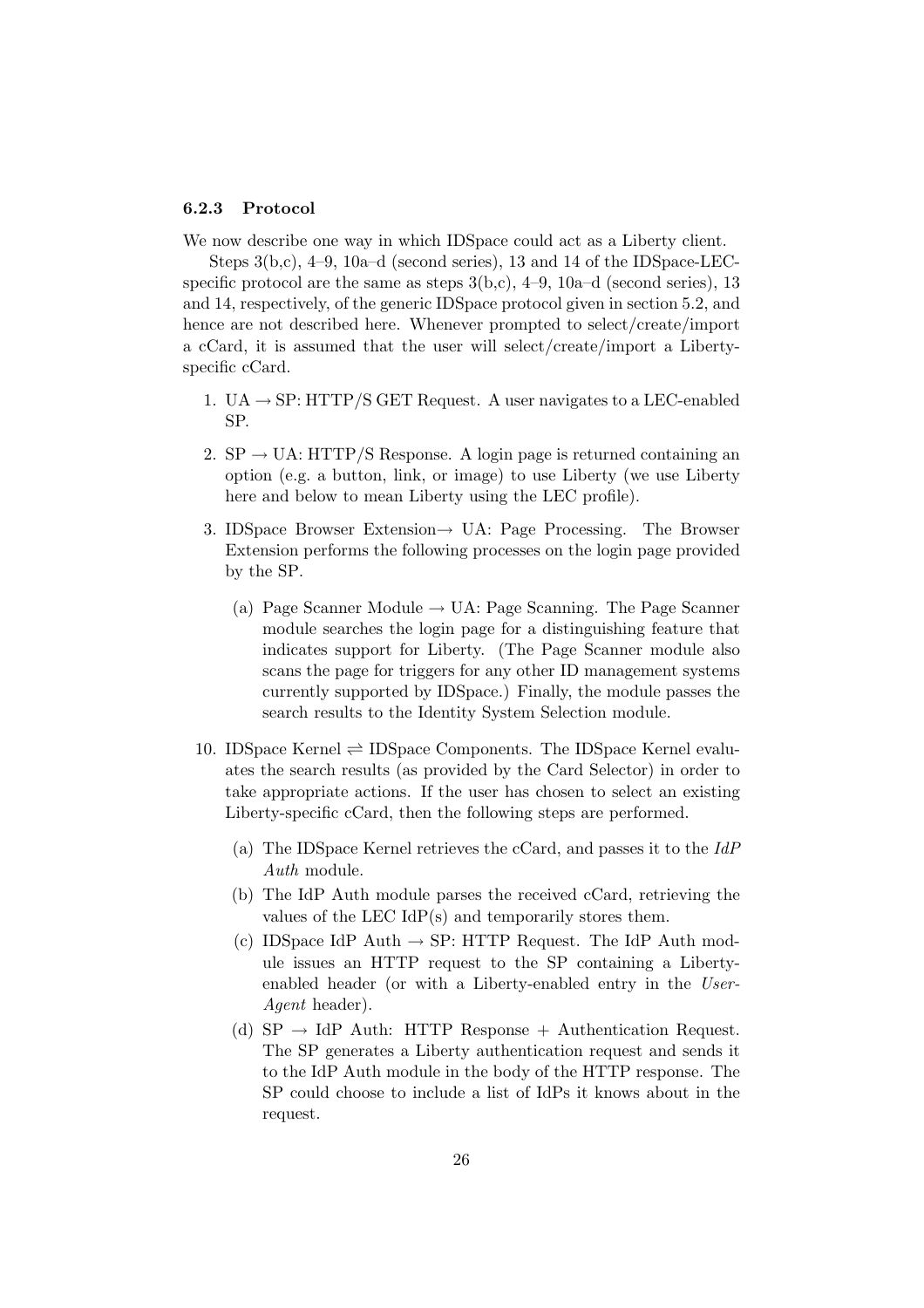- (e) The IdP Auth compares the received list of IdPs (if present) with the LEC  $IdP(s)$  retrieved from the selected cCard. If there is a non-empty intersection, then a cCard-specified IdP is contacted (this shall be the 'primary' IdP if possible); if not, then either the protocol terminates or the user could be asked to choose an IdP from amongst those in the SP list. The user could also be offered the choice to store the selected IdP (in the Settings Store) for future authentication attempts. If the SP does not specify a list of IdPs, then the cCard-associated IdP is contacted.
- (f) IdP Auth  $\rightarrow$  IdP: Authentication Request. The IdP Auth module issues an HTTP POST to submit a SOAP-based [27] Liberty authentication request message to the appropriate IdP. Note that this request must contain the authentication request as received from the SP.
- 11. Liberty IdP  $\Rightarrow$  User. If necessary, the IdP authenticates the user. Ideally this process would be mediated by the IDSpace system (using the IdP Auth module), in order to provide a user experience that is consistent across ID management systems. If successful, the IdP generates a SOAP-based, signed Liberty authentication response message and sends it to the IdP Auth module via an SSL/TLS channel.
- 12. Token Displayer  $\rightleftharpoons$  User. If the token is not end-to-end encrypted, the Token Displayer module displays the token and requests user consent to proceed. If consent is granted, the protocol continues; otherwise it terminates.

## 6.3 IDSpace and CardSpace

During or prior to use of IDSpace, the user must create a CardSpace-specific cCard (using the LIP) and/or import a CardSpace-managed InfoCard. The IDSpace generic protocol given in section 5.2, excluding step 12, could then be used to provide the functionality of CardSpace [10, 22].

# 7 Concluding Remarks

We have described an architecture for a client-based, platform-independent, protocol-agnostic ID management tool that operates in conjunction with a client web browser. A tool conforming to the architecture provides a userintuitive means of managing digital identities and credentials for all user web activities.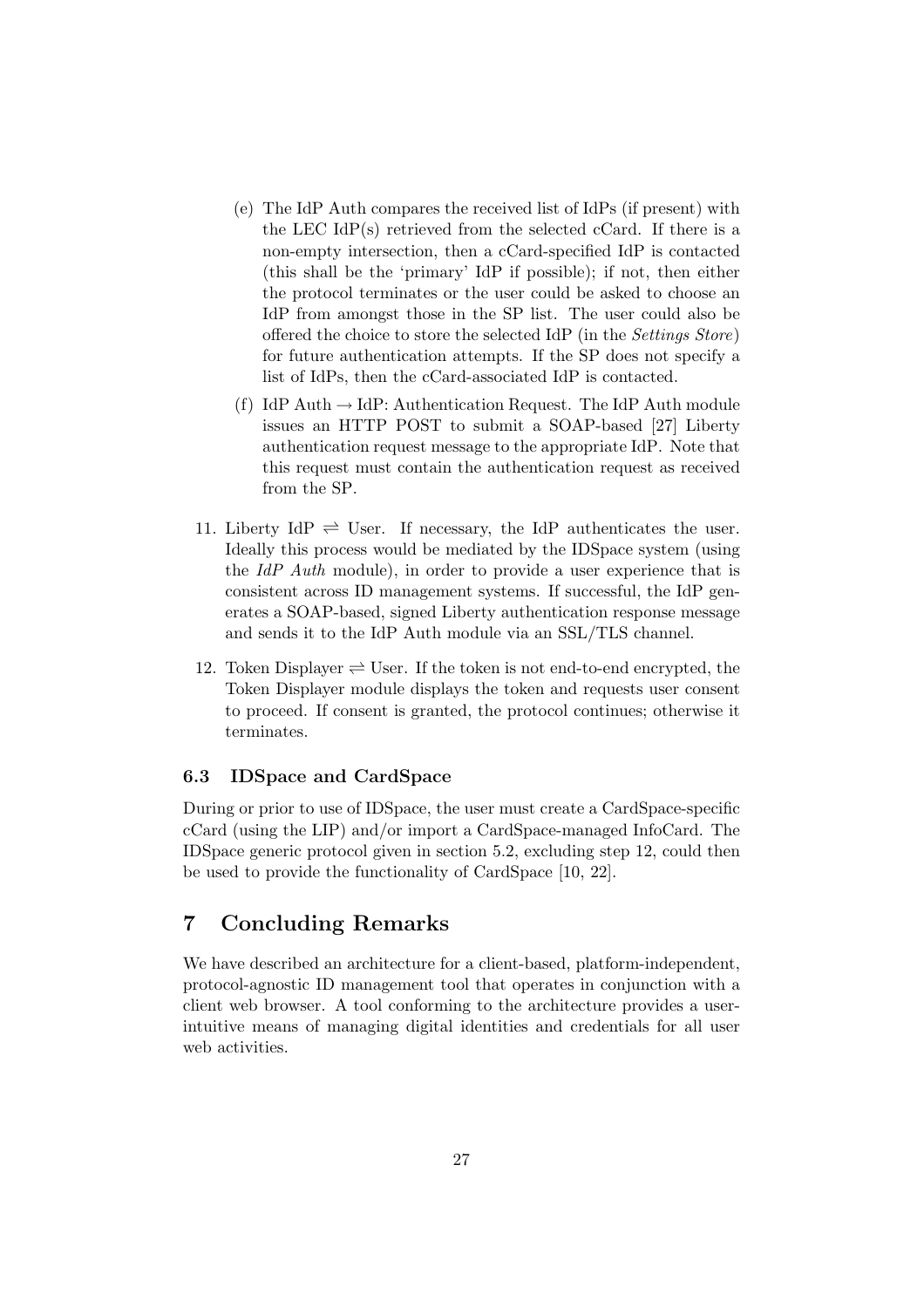#### 7.1 Relationship to the Prior Art

#### 7.1.1 CardSpace and Higgins

The Microsoft CardSpace system shares certain features in common with IDSpace. In particular, it too is client-based and operates in conjunction with a web browser. However, CardSpace requires the IdPs and SPs to implement a specific set of protocols for inter-communication (we refer to these as the 'CardSpace protocols', although many are based on WS-\* standards). Although CardSpace supports a wide range of security token formats, these tokens must be sent using a very specific protocol suite.

This gives rise to a classic 'chicken and egg problem' — without an established identity infrastructure of IdPs, there is no (or little) incentive for SPs to make the changes necessary to support CardSpace. Similarly, without any customer SPs, there is no (or little) incentive to set up a CardSpacespecific IdP infrastructure.

By contrast, IDSpace gives the convenience and intuitive user experience of CardSpace, without requiring SPs and IdPs to change the way they work. That is, IDSpace enables convenient and more secure operation by end users, without any changes to the existing identity infrastructures or service providers. Moreover, once deployed, IDSpace will enable much simpler deployment of more sophisticated systems such as the CardSpace protocols (and the many other systems currently emerging).

The Higgins system (which originated with the goal of providing CardSpacelike functionality on non-Windows platforms) has somewhat similar objectives to IDSpace.

#### 7.1.2 Other Schemes

In previous work [4, 5] we have described how to build browser extensions which enable CardSpace/Higgins selectors to support password management without requiring any changes to the SPs or to the identity selector. Operational, open-source prototypes<sup>5</sup> have also been described. These prototypes demonstrate the workability of certain aspects of the IDSpace system.

#### 7.2 Novel Features

The main novel feature of IDSpace, as intimated above, is the proposal of an architecture for a client-based system which supports multiple ID management systems transparently to SPs and IdPs. That is, it combines the convenience and intuitiveness of the CardSpace user interface with support for multiple systems, without requiring any changes to existing SPs and IdPs. To our knowledge, the only previous work permitting client-based

 $^{5}$ http://iescripts.org/view-scripts-808p1.htm and/or http://sourceforge. net/projects/passcard/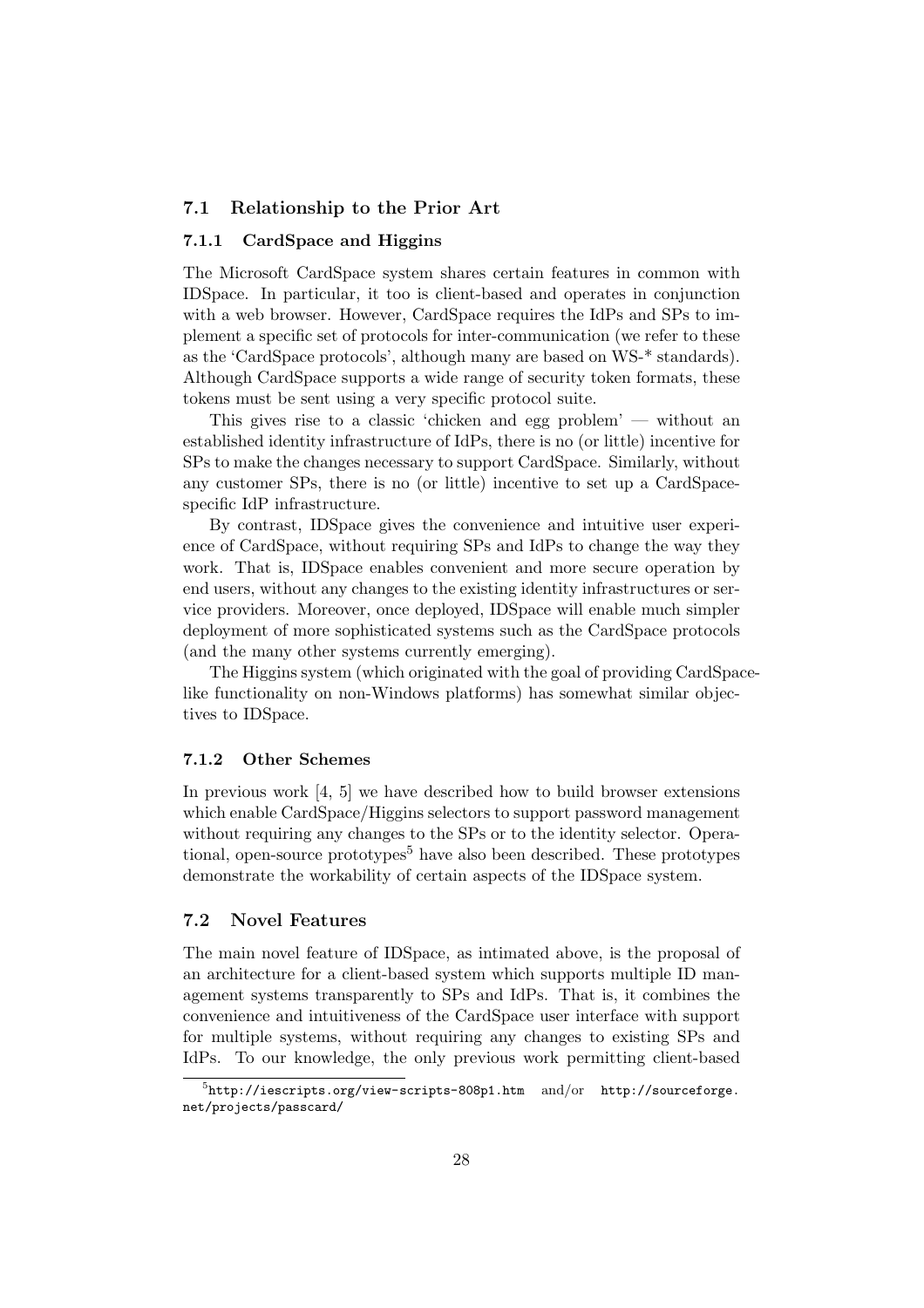support for multiple ID management systems requires the SPs and IdPs to adopt new protocols.

The IDSpace architecture incorporates novel components, including the Page Scanner, Activator, Identity System Selector and Token Displayer, which are not found in the CardSpace or Higgins architectures. While much simpler versions of some of these novel components (notably the Page Scanner and Activator) have previously been described, [2, 4, 5, 6, 7], they have only been discussed in very specific contexts, and not in the general way in which they are used in IDSpace. Key elements of the architecture have been successfully prototyped.

#### 7.3 Future Work

Our main initial goal is to complete an operational prototype of IDSpace, which we plan to make available for public scrutiny and testing. We intend that the initial version should support all the ID management systems discussed in this paper.

A variety of future directions for this research present themselves, a few of which we briefly mention.

- Apart from the ID management schemes mentioned previously, it would also be desirable if IDSpace could provide support for protocols providing a high degree of privacy protection for end users, notably U-Prove [11] and idemix [12]. This remains a topic of ongoing research.
- In previous work [3, 7], we have investigated using a client-based tool to support interoperation between different ID management systems, and a series of prototypes have been developed. It would be attractive (and straightforward) to build this functionality into an IDSpace implementation.
- Finally, in future work we intend to study variants of the architecture presented here to further enhance the security and privacy of user authorisation, whilst maintaining transparency to third parties.

# References

- [1] C. Adams and S. Lloyd. Understanding PKI: Concepts, Standards, and Deployment Considerations. Addison-Wesley, 2nd edition, 2002.
- [2] H. S. Al-Sinani. Browser extension-based interoperation between OAuth and information card-based systems. Technical Report RHUL-MA-2011-15, Department of Mathematics, Royal Holloway, University of London, September 2011.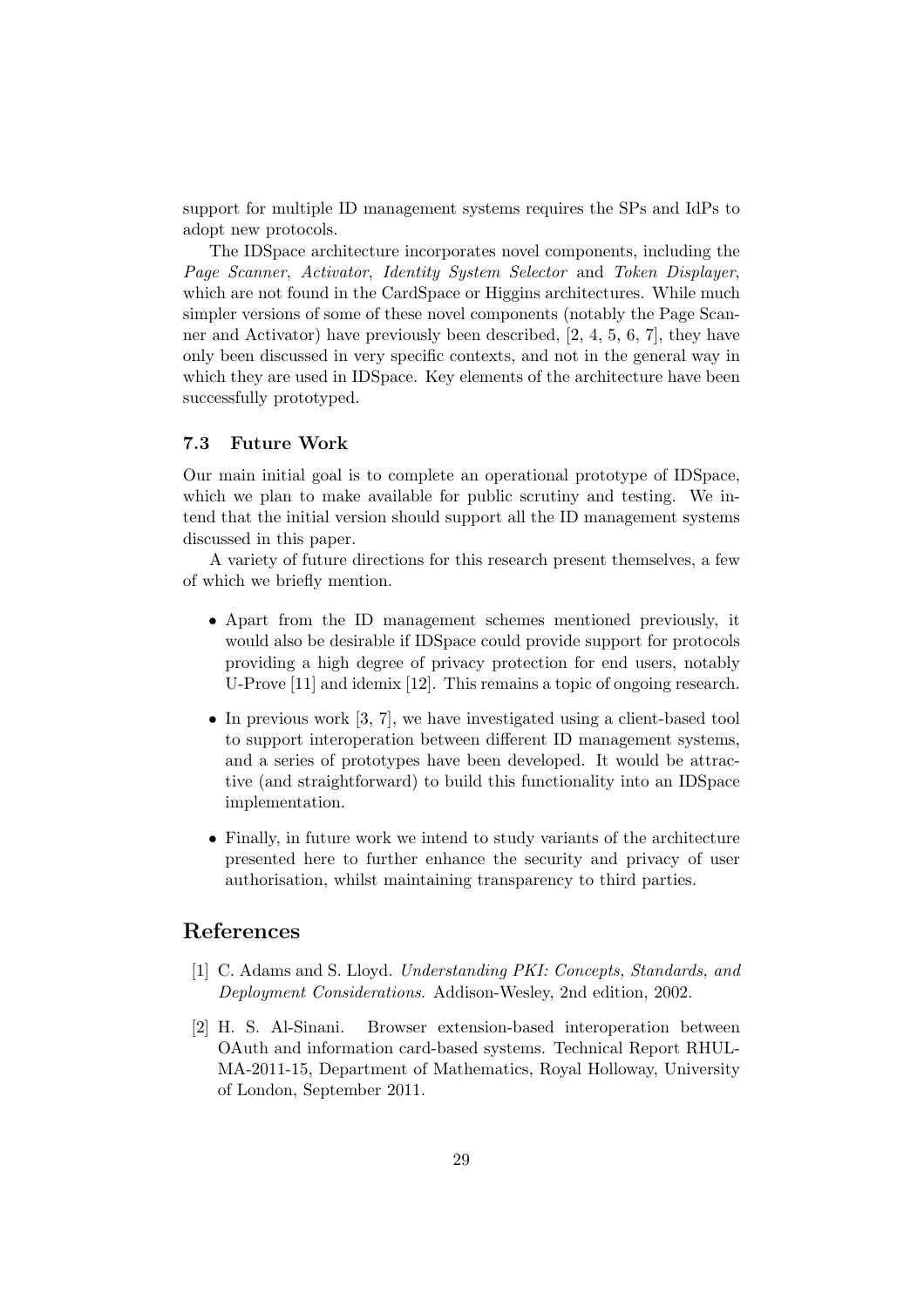- [3] H. S. Al-Sinani, W. A. Alrodhan, and C. J. Mitchell. CardSpace-Liberty integration for CardSpace users. In K. Klingenstein and C. M. Ellison, editors, Proceedings of the 9th Symposium on Identity and Trust on the Internet, IDtrust 2010, Gaithersburg, Maryland, USA, April 13–15, 2010, pages 12–25. ACM, New York, NY, 2010.
- [4] H. S. Al-Sinani and C. J. Mitchell. Implementing PassCard a CardSpace-based password manager. Technical Report RHUL-MA-2010-15, Department of Mathematics, Royal Holloway, University of London, December 2010.
- [5] H. S. Al-Sinani and C. J. Mitchell. Using CardSpace as a password manager. In E. de Leeuw, S. Fischer-Huebner, and L. Fritsch, editors, Policies and Research in Identity Management: Second IFIP WG 11.6 Working Conference, IDMAN 2010, Oslo, Norway, November 18–19, 2010, Proceedings, volume 343 of IFIP Advances in Information and Communication Technology, pages 18–30. Springer, Boston, MA, 2010.
- [6] H. S. Al-Sinani and C. J. Mitchell. Client-based CardSpace-OpenID interoperation. In E. Gelenbe, R. Lent, and G. Sakellari, editors, Proceedings of ISCIS  $'11$  — the 26th International Symposium on Computer and Information Sciences, 26–28 September 2011, London, UK, Lecture Notes in Electrical Engineering (LNEE), pages 387–394. Springer, London, 2011. [Full version available at: http://www.ma.rhul.ac.uk/ techreports/2011/RHUL-MA-2011-12.pdf].
- [7] H. S. Al-Sinani and C. J. Mitchell. Client-based CardSpace-Shibboleth interoperation. Technical Report RHUL-MA-2011-13, Department of Mathematics, Royal Holloway, University of London, May 2011.
- [8] W. Alrodhan. Privacy and Practicality of Identity Management Systems: Academic Overview. VDM Verlag Dr. Müller GmbH, Germany, 2011.
- [9] E. Bertino and K. Takahashi. Identity Management: Concepts, Technologies, and Systems. Artech House Publishers, Norwood, MA, 2011.
- [10] V. Bertocci, G. Serack, and C. Baker. Understanding Windows CardSpace: An Introduction to the Concepts and Challenges of Digital Identities. Addison-Wesley, Reading, MA, 2008.
- [11] S. A. Brands. Rethinking Public Key Infrastructures and Digital Certificates: Building in Privacy. MIT Press, Cambridge, MA, 2000.
- [12] J. Camenisch and E. Van Herreweghen. Design and implementation of the idemix anonymous credential system. In V. Atluri, editor, Proceedings of the 9th ACM Conference on Computer and Communications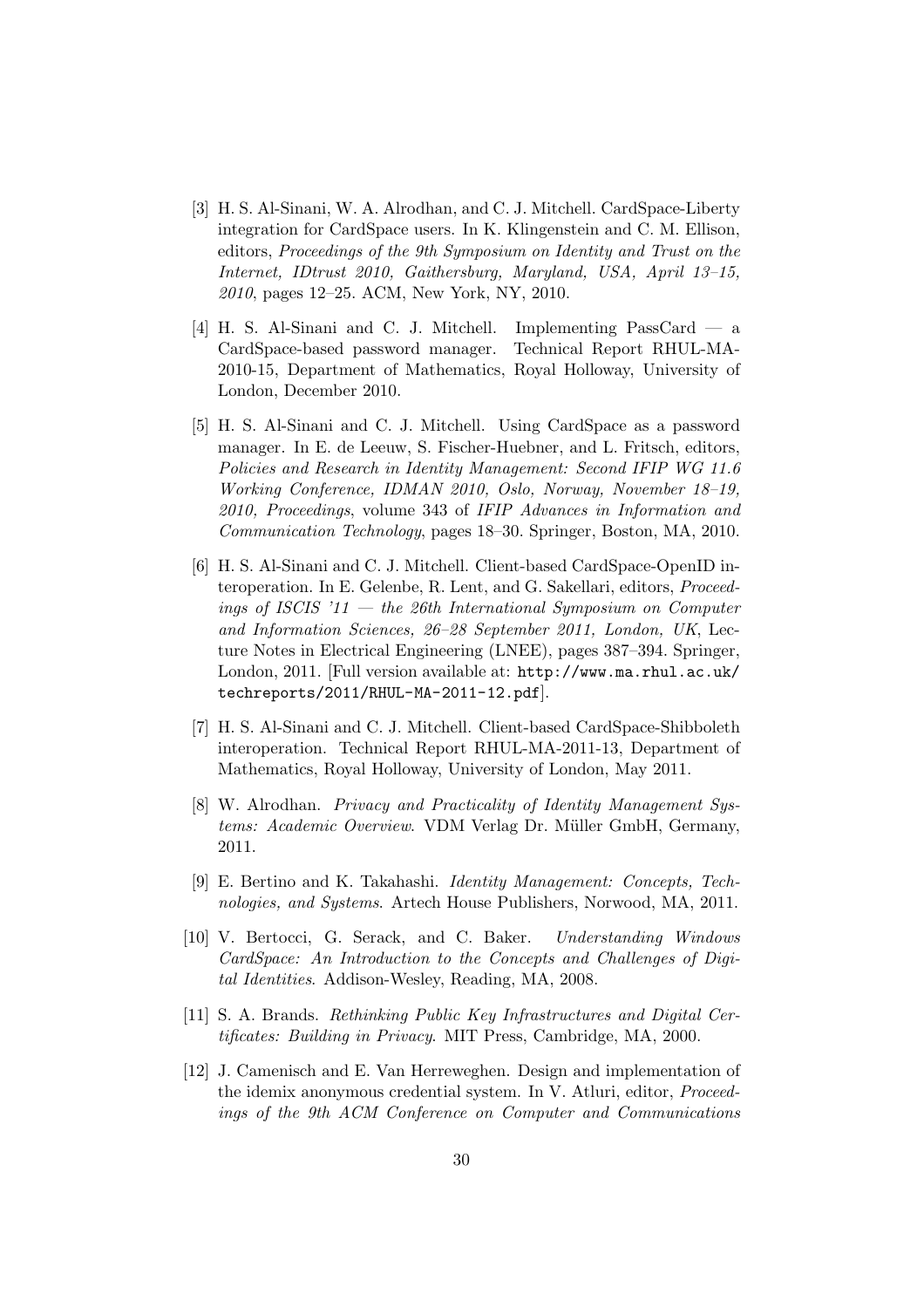Security, CCS 2002, Washington, DC, USA, November 18-22, 2002, pages 21–30. ACM, New York, NY, 2002.

- [13] M. Crowley. Pro Internet Explorer 8 & 9 Development: Developing Powerful Applications for the Next Generation of IE. Apress, New York, NY, 2010.
- [14] E. Gallery. An overview of trusted computing technology. In C. J. Mitchell, editor, Trusted Computing, chapter 3, pages 29–114. IEE Press, London, 2005.
- [15] C. Herley, P. C. van Oorschot, and A. S. Patrick. Passwords: If we're so smart, why are we still using them? In R. Dingledine and P. Golle, editors, Financial Cryptography and Data Security, 13th International Conference, FC 2009, Accra Beach, Barbados, February 23–26, 2009. Revised Selected Papers, volume 5628 of Lecture Notes in Computer Science, pages 230–237. Springer-Verlag, Berlin, 2009.
- [16] IETF. Internet draft-ietf-oauth-v2-20: The OAuth 2.0 Authorization Protocol, 2011.
- [17] Internet2. Shibboleth Architecture Protocols and Profiles, 2005.
- [18] Internet2. Shibboleth Architecture Technical Overview, 2005.
- [19] J. Leach. Improving user security behaviour. Computers  $\mathcal C$  Security, 22:685–692, 2003.
- [20] Liberty Alliance Project. Liberty ID-FF bindings and profiles specification, 2004.
- [21] Liberty Alliance Project. Liberty ID-FF protocols and schema specification, 2005.
- [22] M. Mercuri. Beginning Information Cards and CardSpace: From Novice to Professional. Apress, New York, NY, 2007.
- [23] OASIS. Identity Metasystem Interoperability Version 1.0 (IMI 1.0), 2009.
- [24] D. Recordon, L. Rae, and C. Messina. *OpenID: The Definitive Guide.* O'Reilly Media, Sebastopol, CA, 2010.
- [25] L. M. Surhone, M. T. Timpledon, and S. F. Marsaken. Security Assertion Markup Language: Security Domain, Single Sign-on, Identity Management, Access Control, OASIS, Liberty Alliance, SAML 1.1, SAML 2.0. Betascript Publishing, 2010.